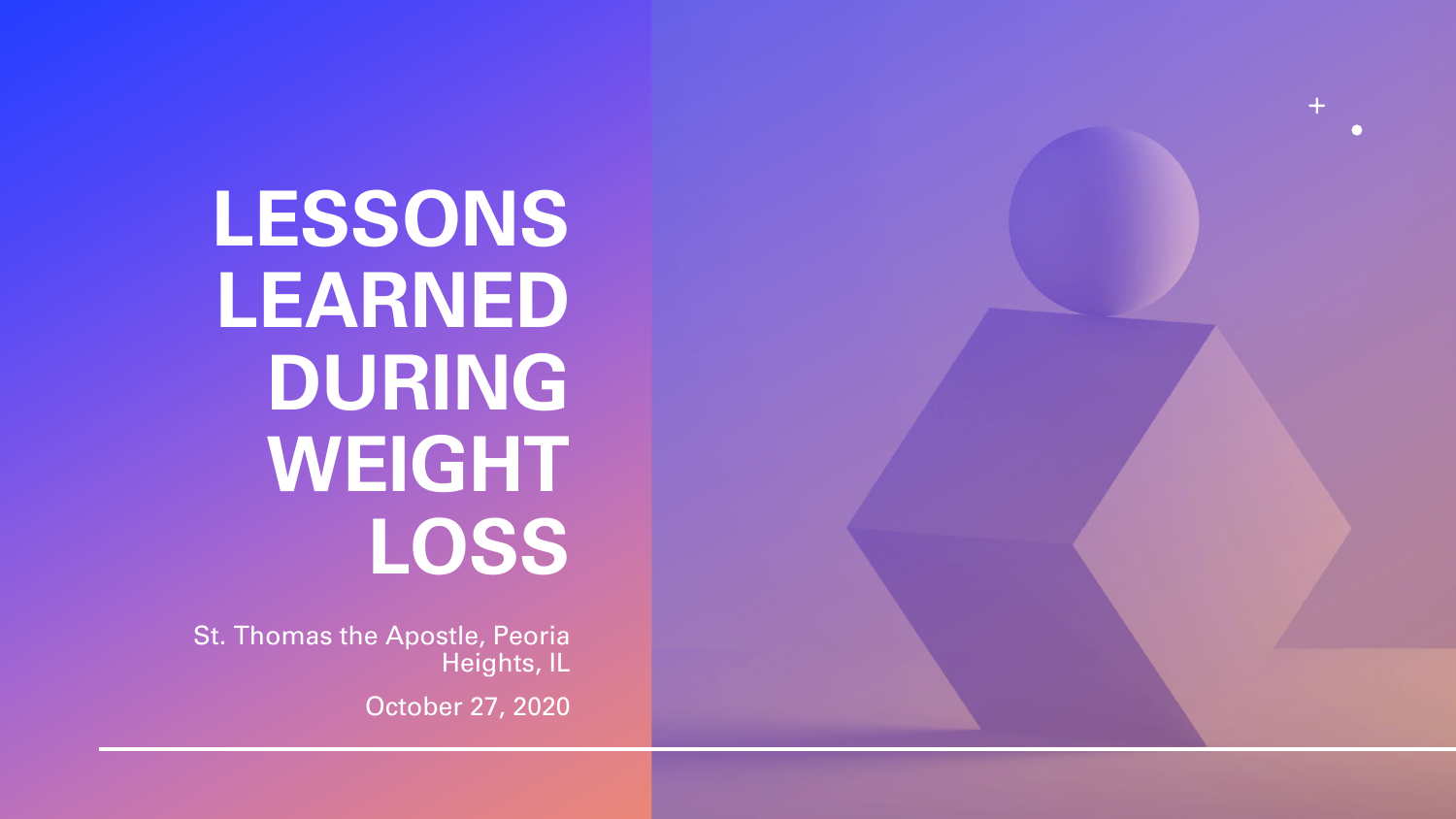# FINDING MOTIVATION

- Recognizing the need for change
	- Intellectual reasons
	- Emotional or Personal reasons
- Asking for help\*
- Evolving and the need for a new and stronger "Why"
- Building consistent habits

\* Thanks to Mario Tomic for much of this information ([www.tomic.com\)](http://www.tomic.com/).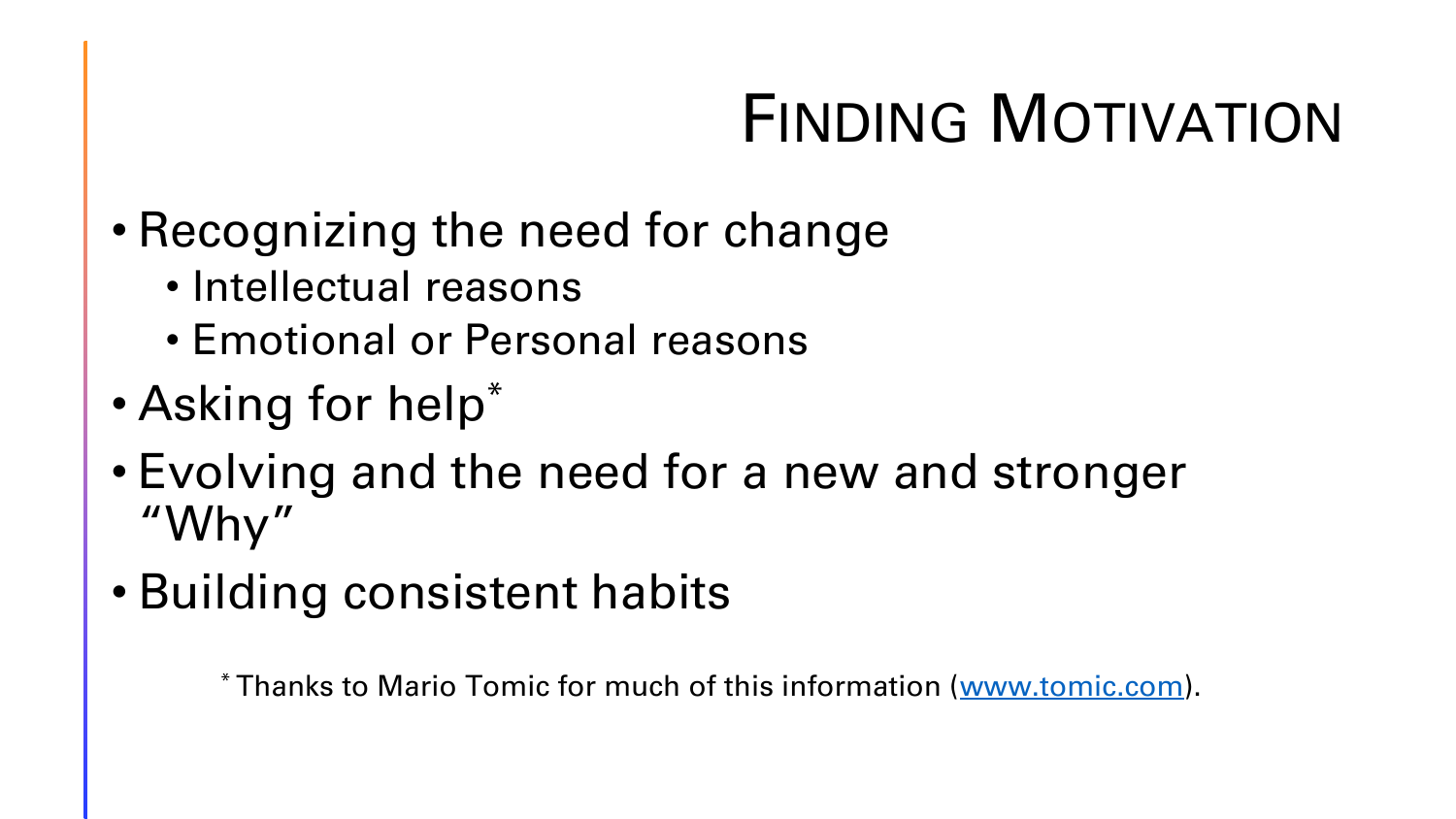### THE BASICS

- •Calories in (carbs, fats, protein)
- •Calories out (exercise, activity)
- •Recovery (sleep, stress management)
- •Mindset (the mental commitment)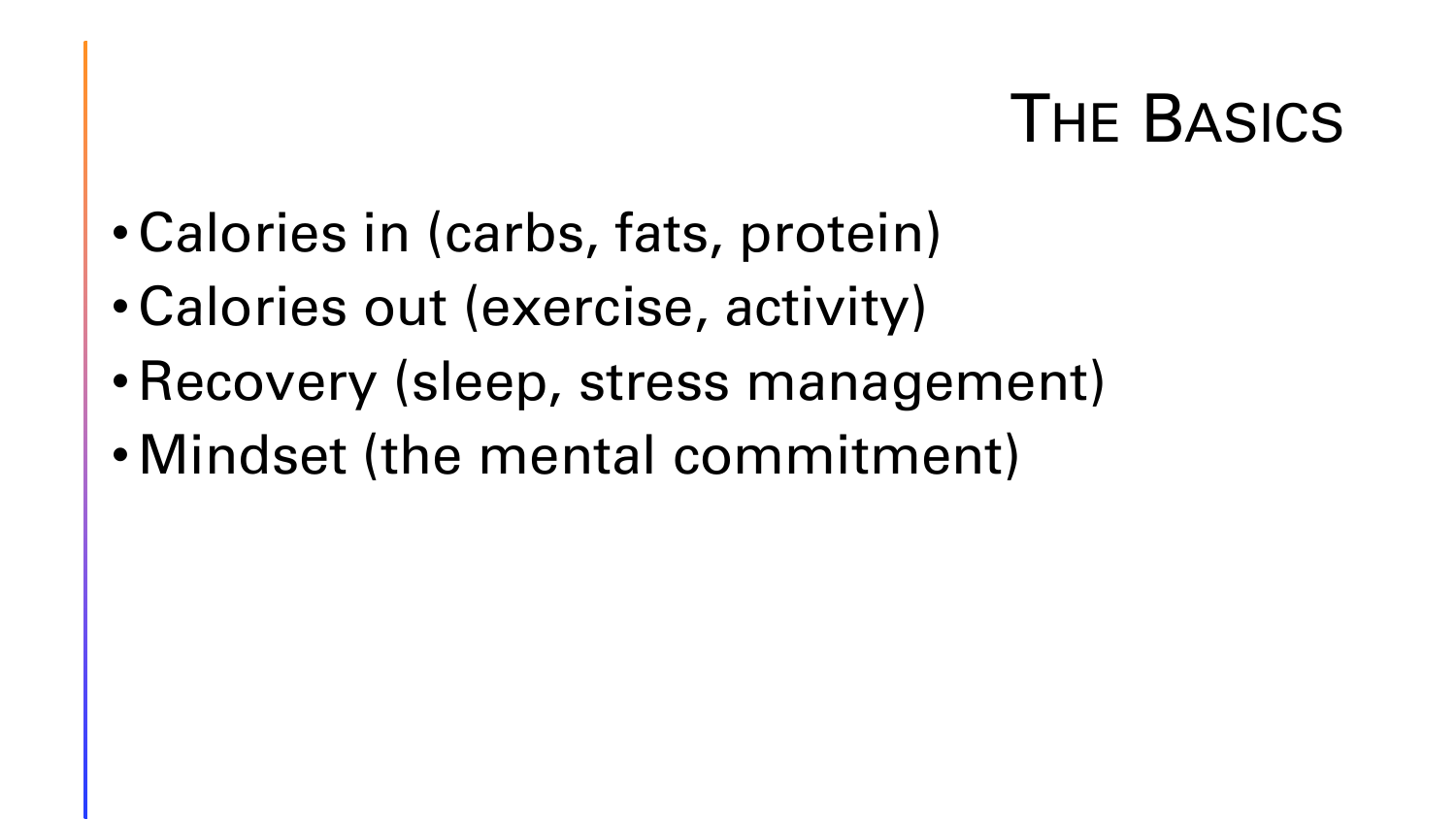### STARTING POINT



|                   | 2020 January March October |  |
|-------------------|----------------------------|--|
| Weight            | 233 lbs.                   |  |
| Waist             | 44 in.                     |  |
| <b>Hips</b>       | 45 in.                     |  |
| <b>Body Fat %</b> | 34%                        |  |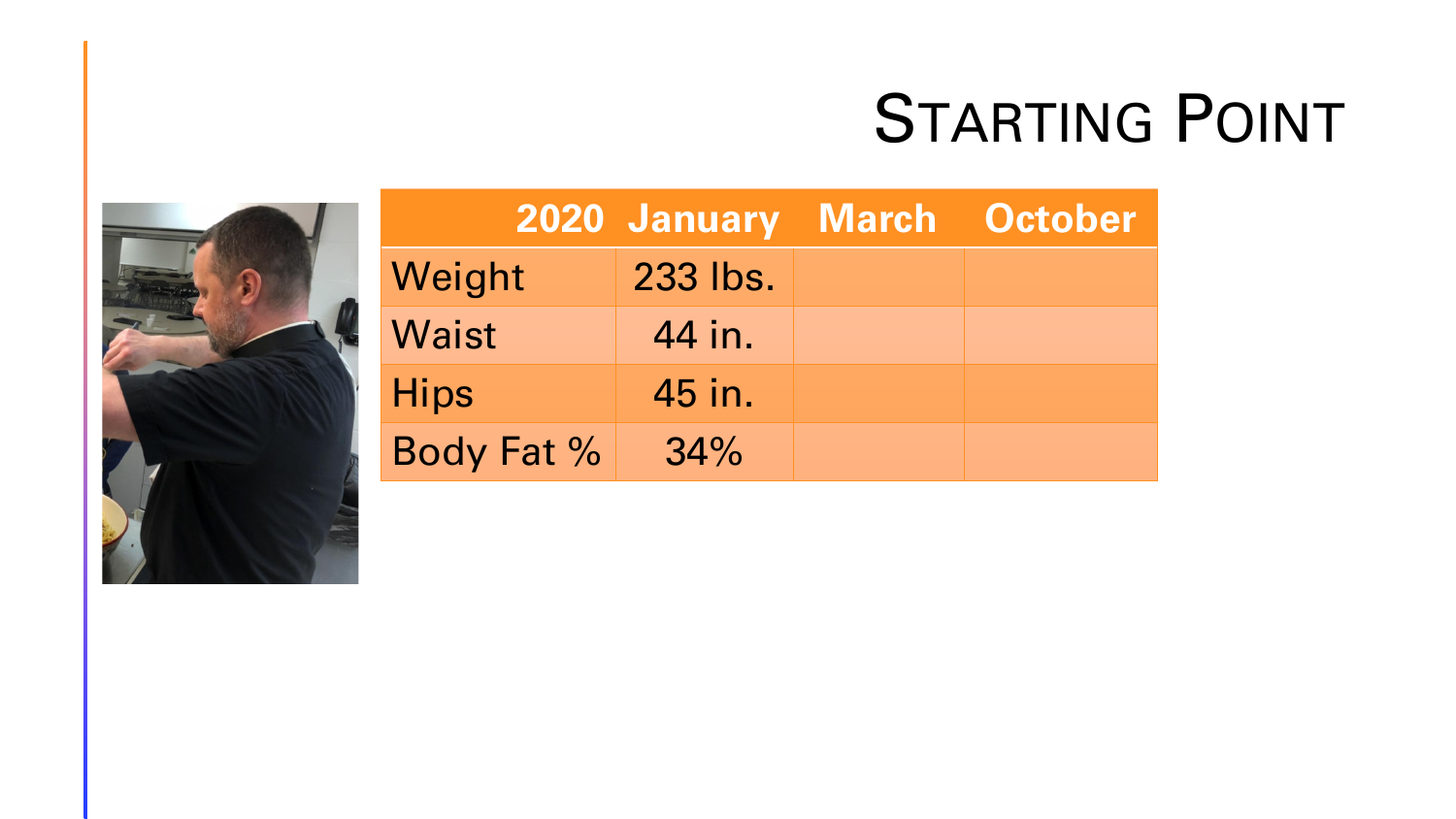## CALCULATING INTAKE

- Total Daily Energy Expenditure (TDEE)
	- For example: [www.tdeecalculator.net](http://www.tdeecalculator.net/)
- Tracking calories
	- For example: [www.myfitnesspal.com](http://www.myfitnesspal.com/)
- Tracking weight (use weekly averages)
- 3500 calories = 1 pound of body weight
	- Eating 500 fewer calories per day to maintain a target of 1 pound of fat loss per week.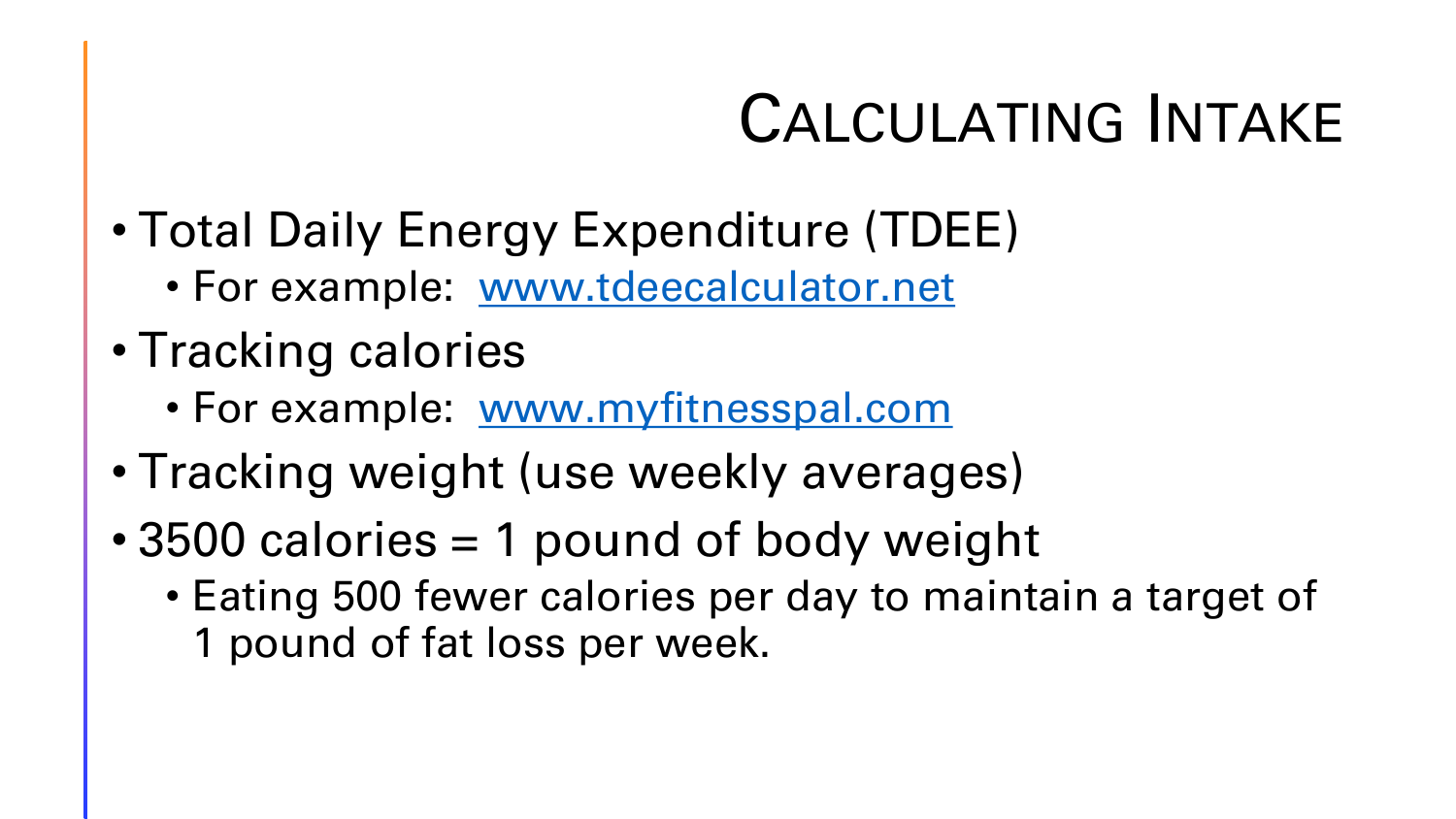# TARGET WEIGHT LOSS

- Target weight loss between 0.3% and 0.7% of body weight per week; maximum of 1% of body weight per week.
- A slow and steady pace is ideal.
- Larger weight loss targets can be selected when body fat percentage is higher.

| For BW of 200 lbs   Percent of BW   Target Change   Weekly Calories |         |            | <b>Daily Calories</b>            |
|---------------------------------------------------------------------|---------|------------|----------------------------------|
| <b>Minimum Target</b>                                               | $0.3\%$ | $0.6$ lbs. | -2100 calories -300 calories/day |
| <b>Maximum Target</b>                                               | $0.7\%$ | $1.4$ lbs. | -4900 calories -700 calories/day |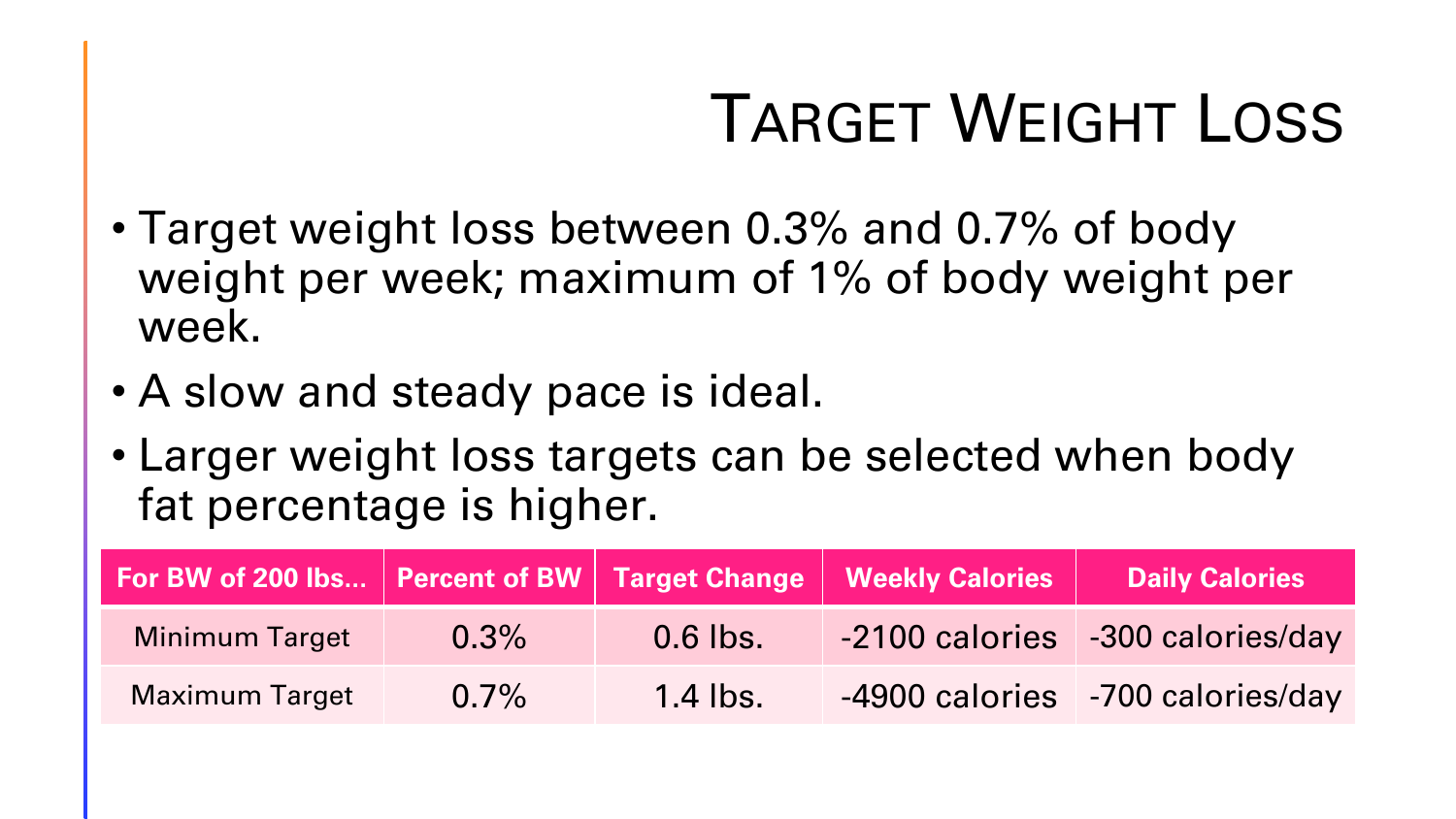## BALANCED DIET

- A balanced diet contains Protein, Carbohydrates and Fats.
- Protein and Carbs have 4 kCal/gram. Fat has 9 kCal/gram. Recommended Protein Levels
- Common recommendation of .36 g per pound of weight.
- I followed a higher goal of 1 gram per pound of ideal body weight.
- Advantages of protein:
	- Build muscle, or maintain muscle during fat loss
	- Increased satiety
	- Higher thermic effect of digesting the food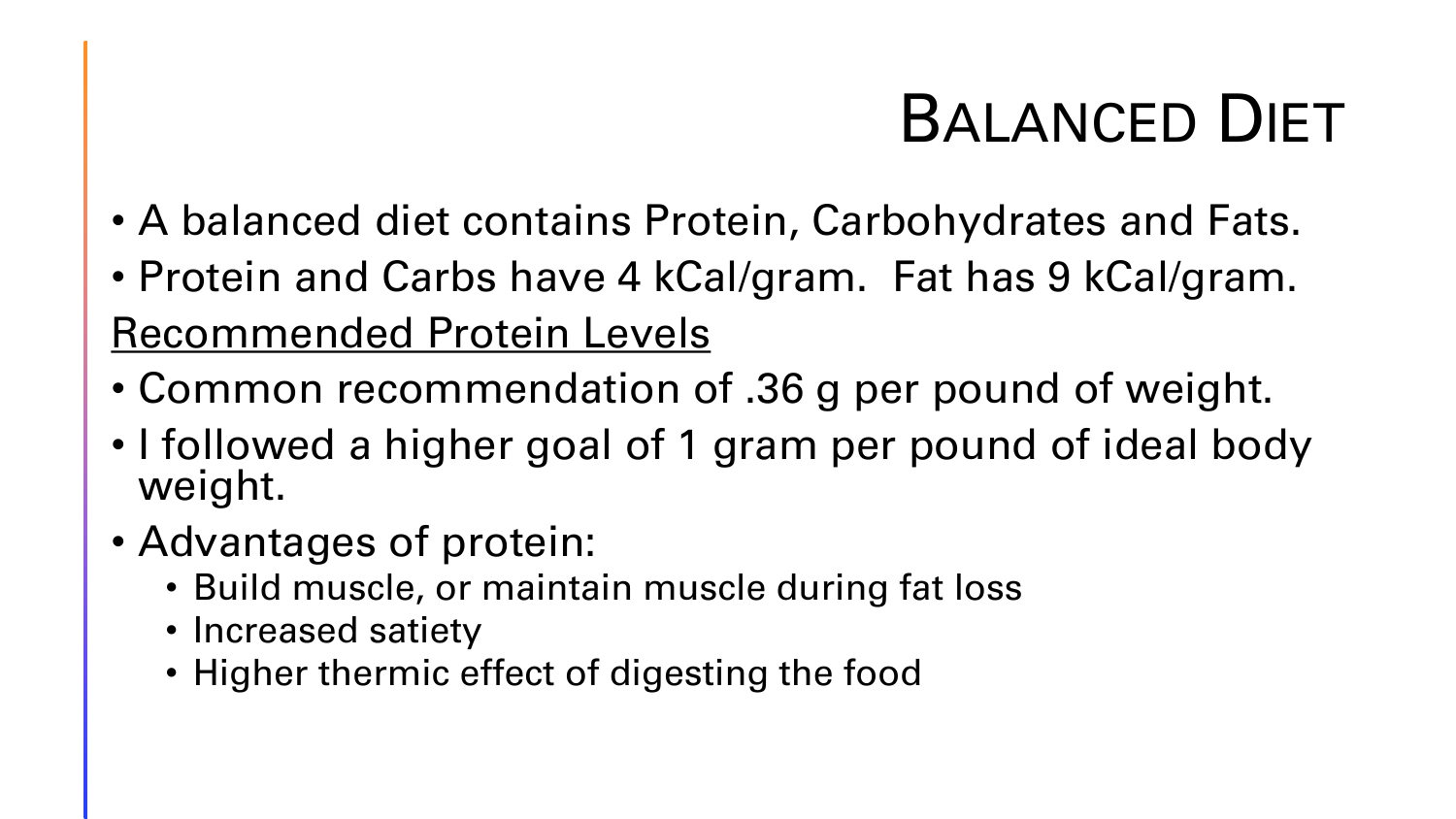### BALANCED DIET

### Recommended Fat Levels

- Fats should be about 30% of calories.
- Advantages of fat:
	- Fats are necessary for immune system
	- For cellular repair
	- For maintaining certain vitamins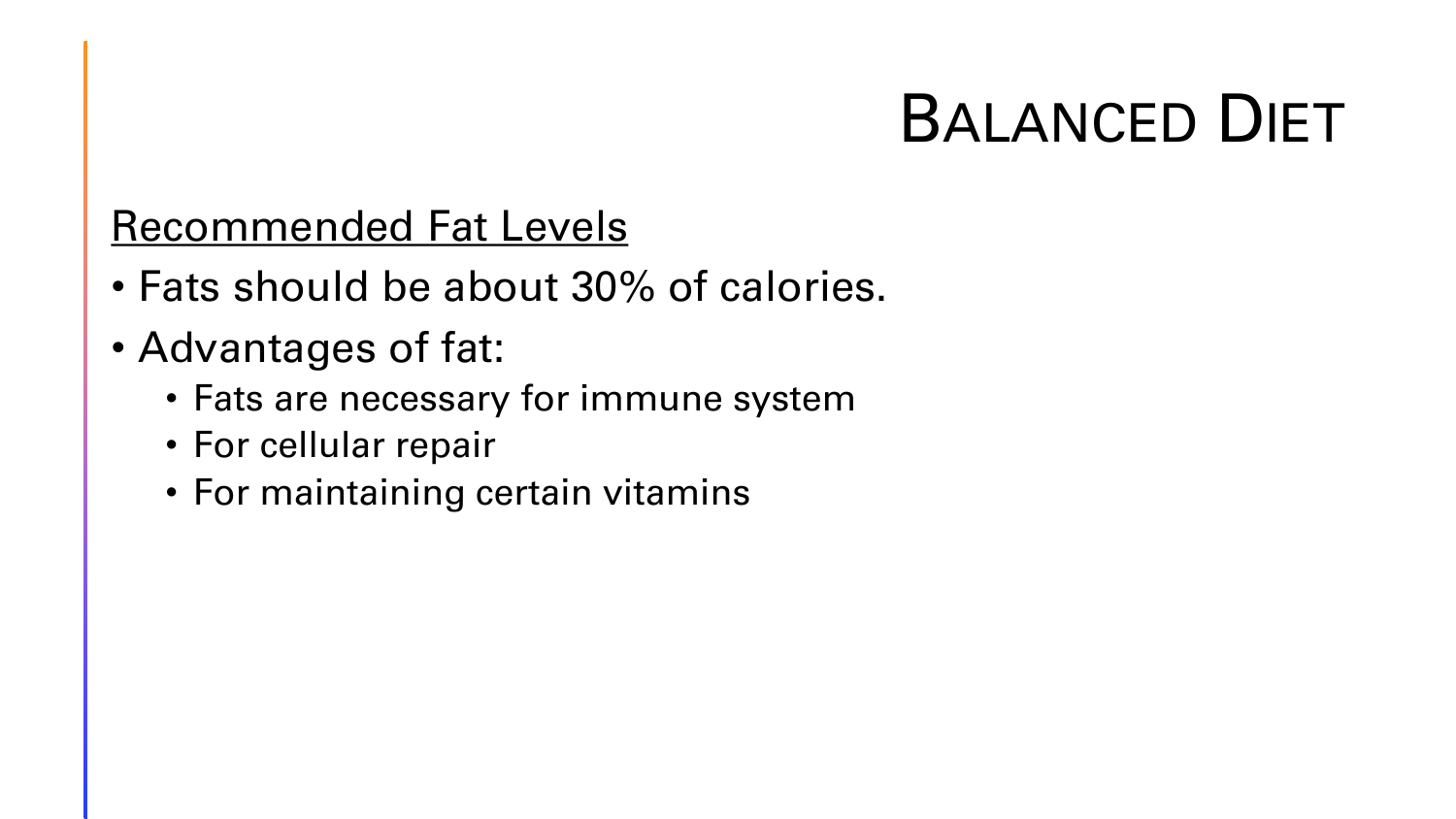### BALANCED DIET

### Recommended Carbs Levels

- Carbs make up the rest of the diet.
- Advantages of carbs:
	- Energy source for training and recovery
	- Healthy carbs provide volume and satiety
	- Good source of vitamins, minerals, nutrients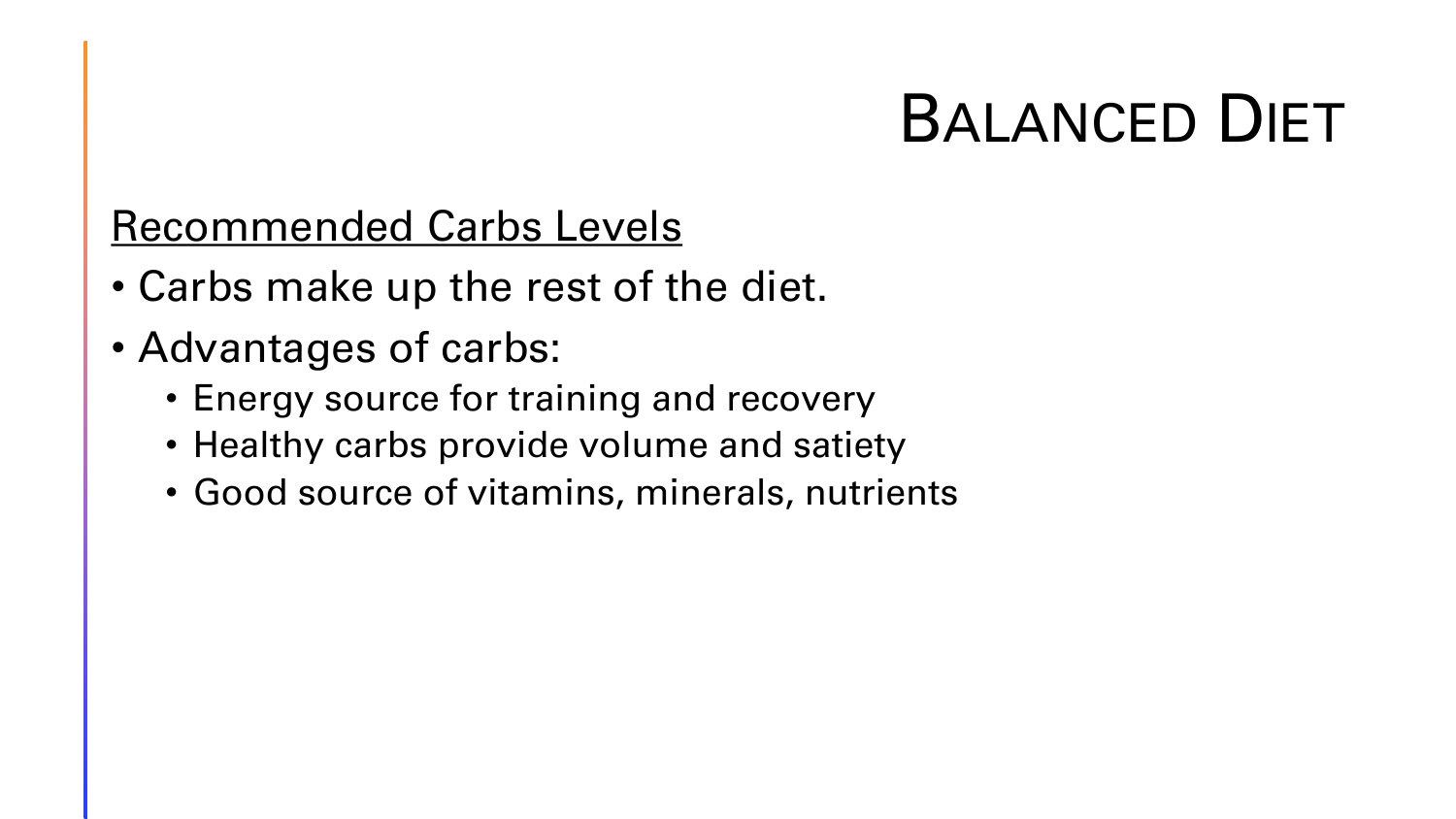### CALCULATING THE MACROS

- For example: Suppose a target intake of 2000 kCal (approximately 700 kCal under maintenance).
- Set **180g of protein** based on 180 lbs. target.
	- 180 g  $\times$  4 kCal/g = 720 kCal of protein.
- Set fat at ~27% of total intake or 540 kCal.
	- 540 kCal ÷ 9 kCal/g = **60 g of fat**.
- Set remaining 740 kCal for carbs.
	- 740 kCal ÷ 4 kCal/g = **185 g of carbs**.
- These targets can be set up in My Fitness Pal.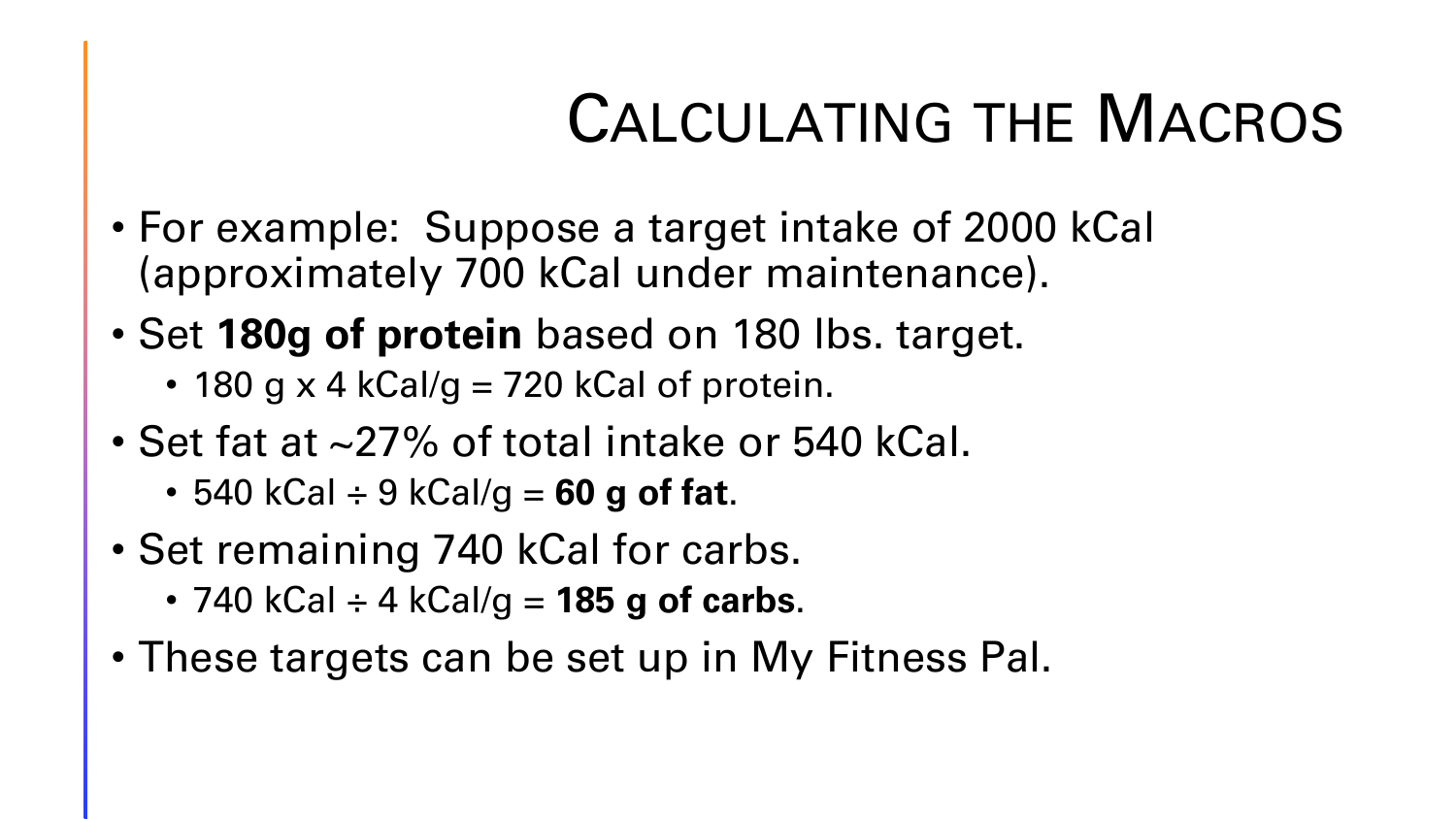### **EXERCISE**

- Cardio vs Resistance Training
	- Cardio alone is not enough.
- The goal is to build or maintain muscle while losing fat.
- Avoid losing weight too quickly to burn fat, not muscle.
- Energy burn through LISS exercise (Low Intensity Steady State) like walking.
- Value of MISS exercise (Medium Intensity Steady State) with higher heart rate.
- I avoided muscle interference and joint disruption of HIIT (High Intensity Interval Training).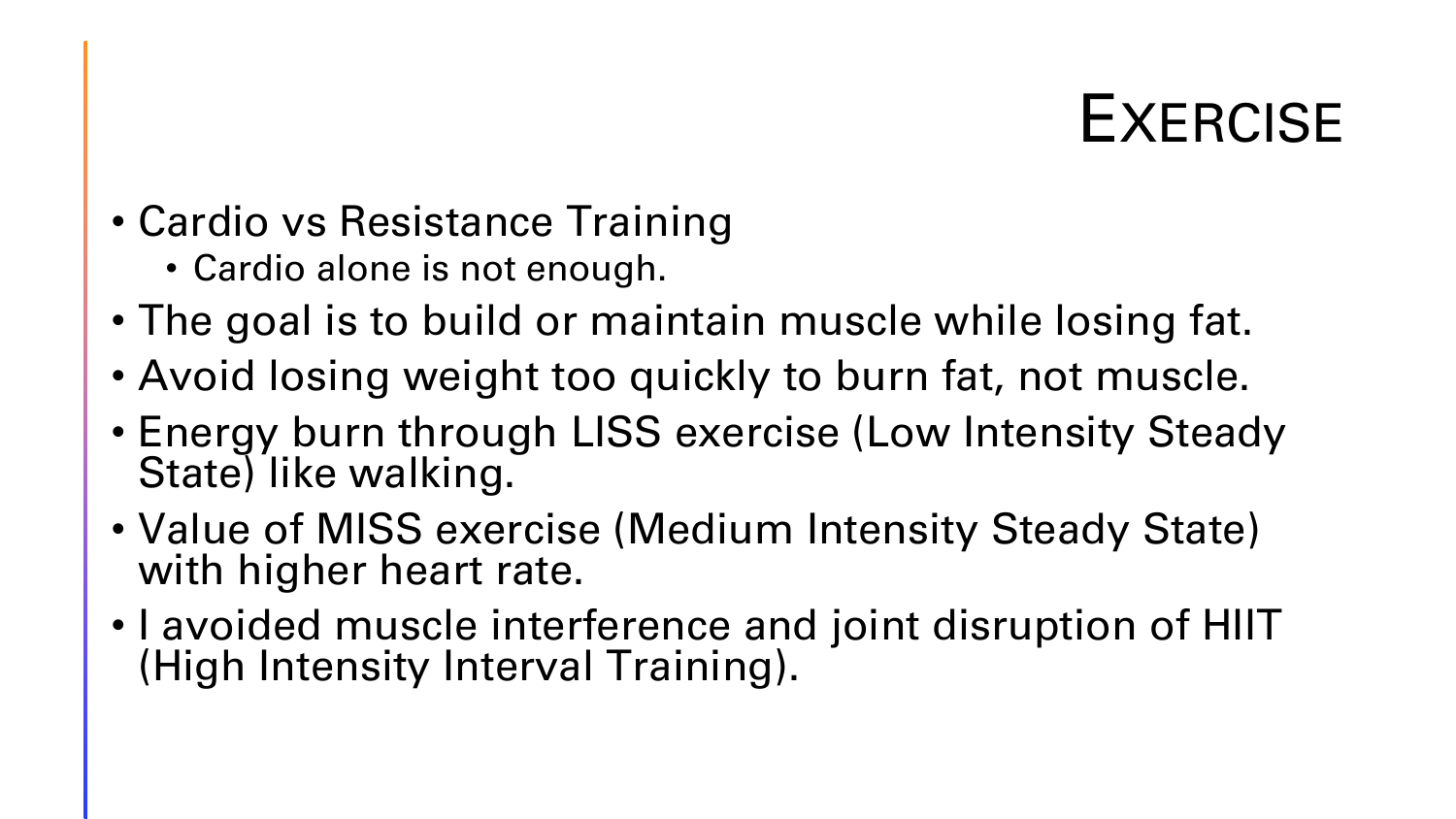### ADVANTAGES OF WALKING

- Health Benefits:
	- Contact with nature
	- Fresh air
	- Exposure to natural light
	- Clearing the mind
	- Increased focus and perspective
- Additional benefit: Exercise the mind with audiobooks
	- More about this later...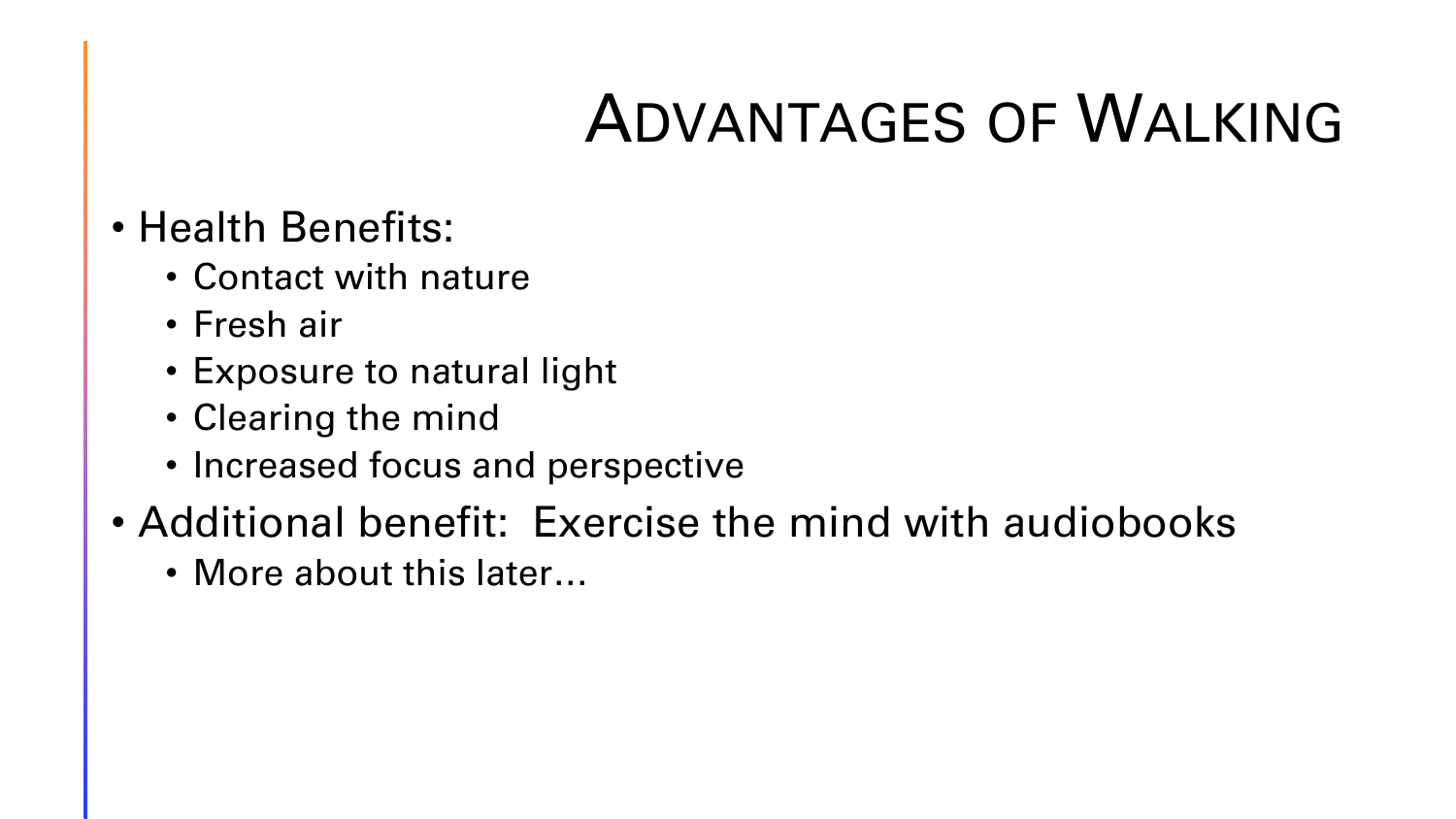## RESISTANCE TRAINING

- Value of Consistency
- Progression: Progressive Overload
- Good Technique with full range of motion, not relying on momentum
- Compound movements vs. isolation exercises
- Exercise the whole body
- Keeping a log
- Importance of rest for recovery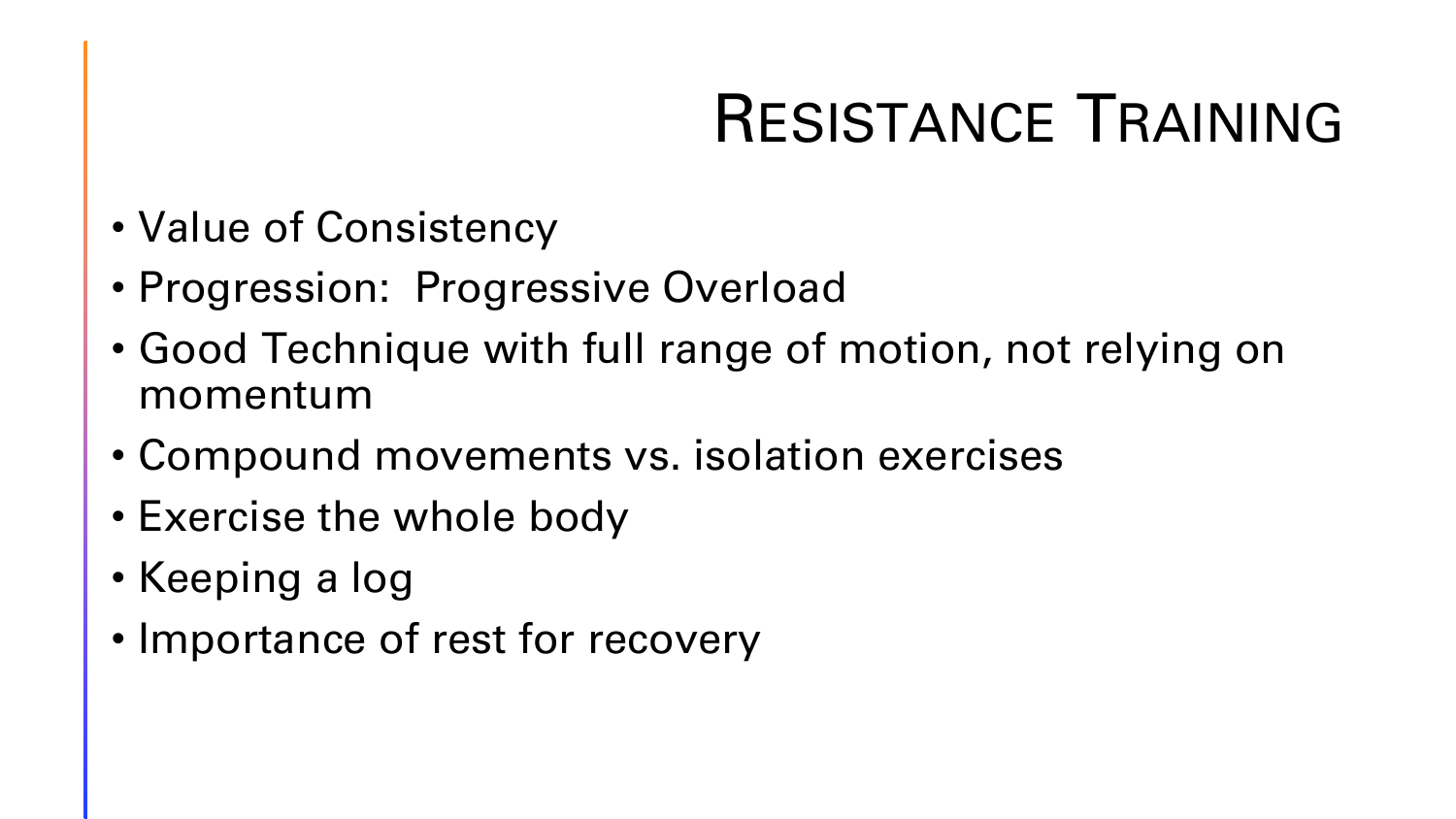### **RECOVERY**

### **Sleep**

- Going to bed earlier; Getting up earlier
- Sleep 8 hours, or at least 7 hours.
- Good Sleep Habits:
	- Dark room
	- Cool temperature
	- Avoiding blue light
	- Avoiding stimulating activity before bed
	- Avoid caffeine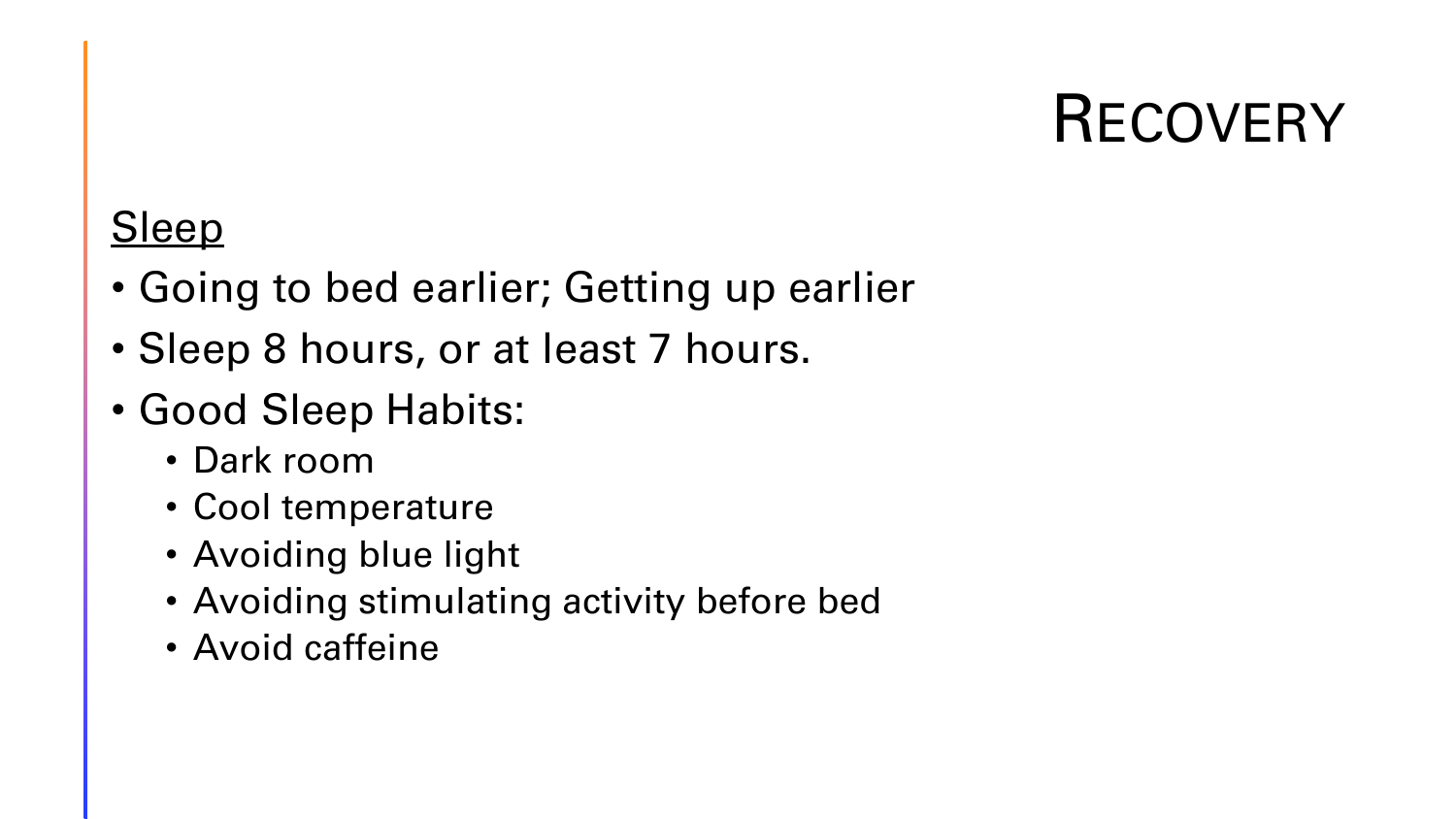### **RECOVERY**

### Stress Reduction

- Value of Healthy stress
- Stress occurs because we care about something.
- Good Stress Management:
	- Not getting emotional
	- Stay grounded
	- Look for solutions and not problems
	- Detach from electronics, social media, and even news
- Identify core values, such as humility, vulnerability, consistency, courage.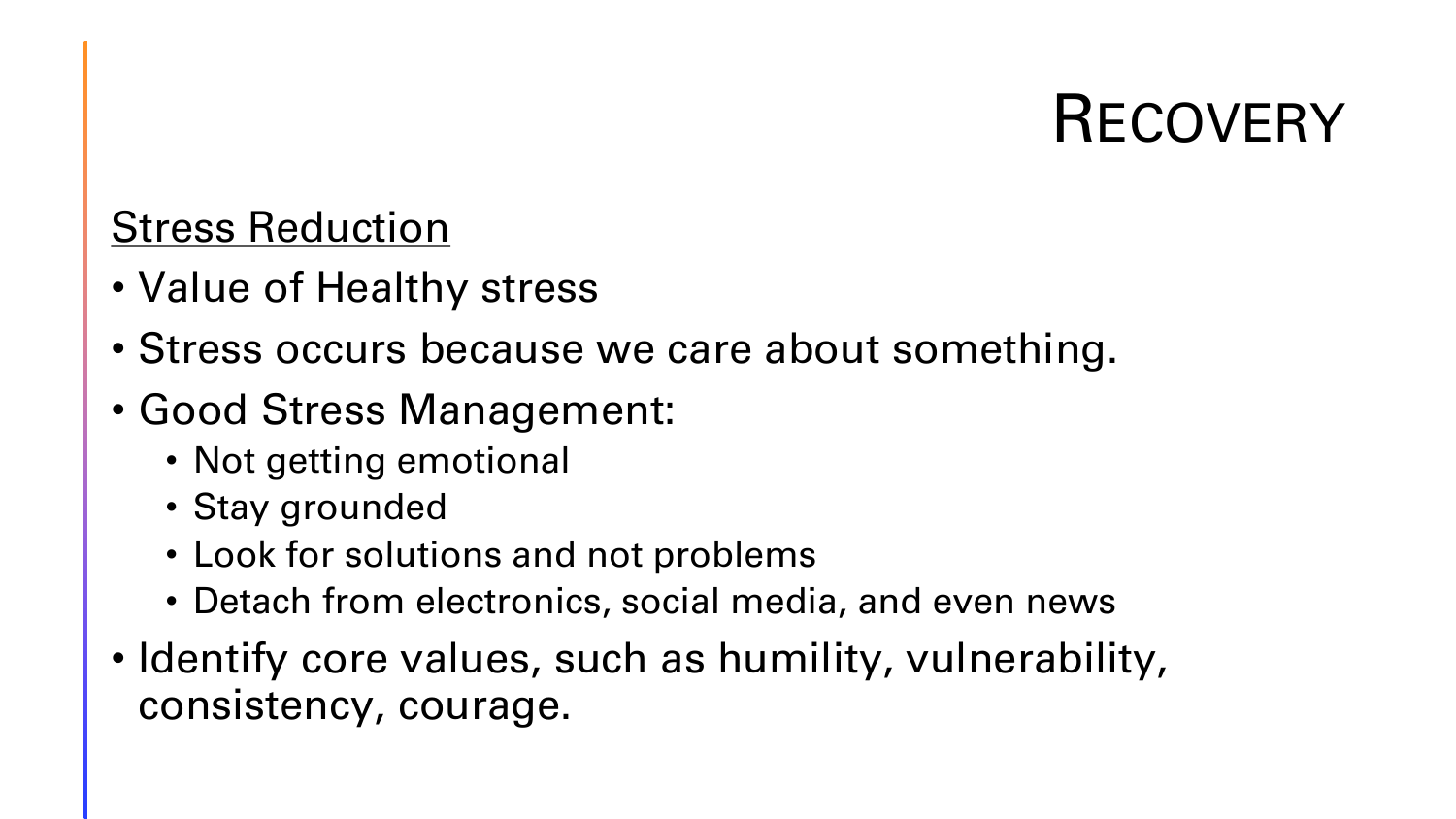# ROUND TWO: HEALTHY BALANCED DIET

A deeper dive into managing a healthy balanced diet…

- Stick to natural, unprocessed foods.
	- Processed foods are higher in fats and carbs and lower in protein, vitamins and nutrients.
	- Shop the perimeter of the grocery store.
- Flexible dieting priorities:
	- 1. Stick to calorie goal.
	- 2. Then make the protein goal each day. (Carbs and fats can be exchanged.)
	- 3. Then focus on vegetables and fruit.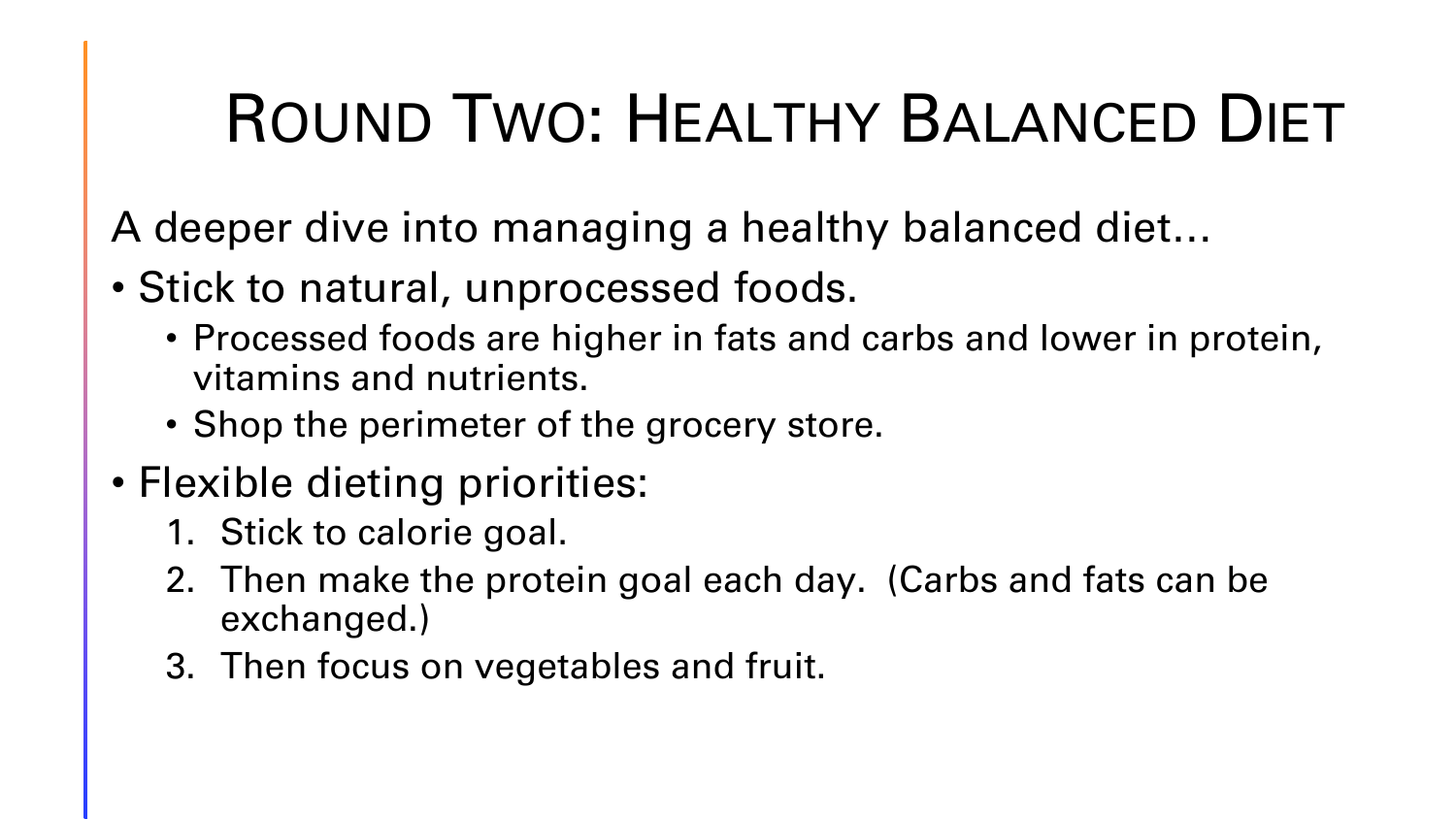### UNPROCESSED FOOD EXAMPLE

Quarter Pounder, Large Fries and Diet Coke VS Large salad (lettuce, celery, carrots, cucumber, tomato, onions, balsamic vinegar), Apple and 60 g Chicken Breast



|                 | <b>Fast Food</b> | <b>Unprocessed Food</b> |
|-----------------|------------------|-------------------------|
| <b>Calories</b> | <b>1000 kCal</b> | <b>300 kCal</b>         |
| Carbs           | 108 <sub>g</sub> | 43 <sub>g</sub>         |
| Protein         | 37 <sub>g</sub>  | 26g                     |
| Fat             | 49 <sub>g</sub>  | 2g                      |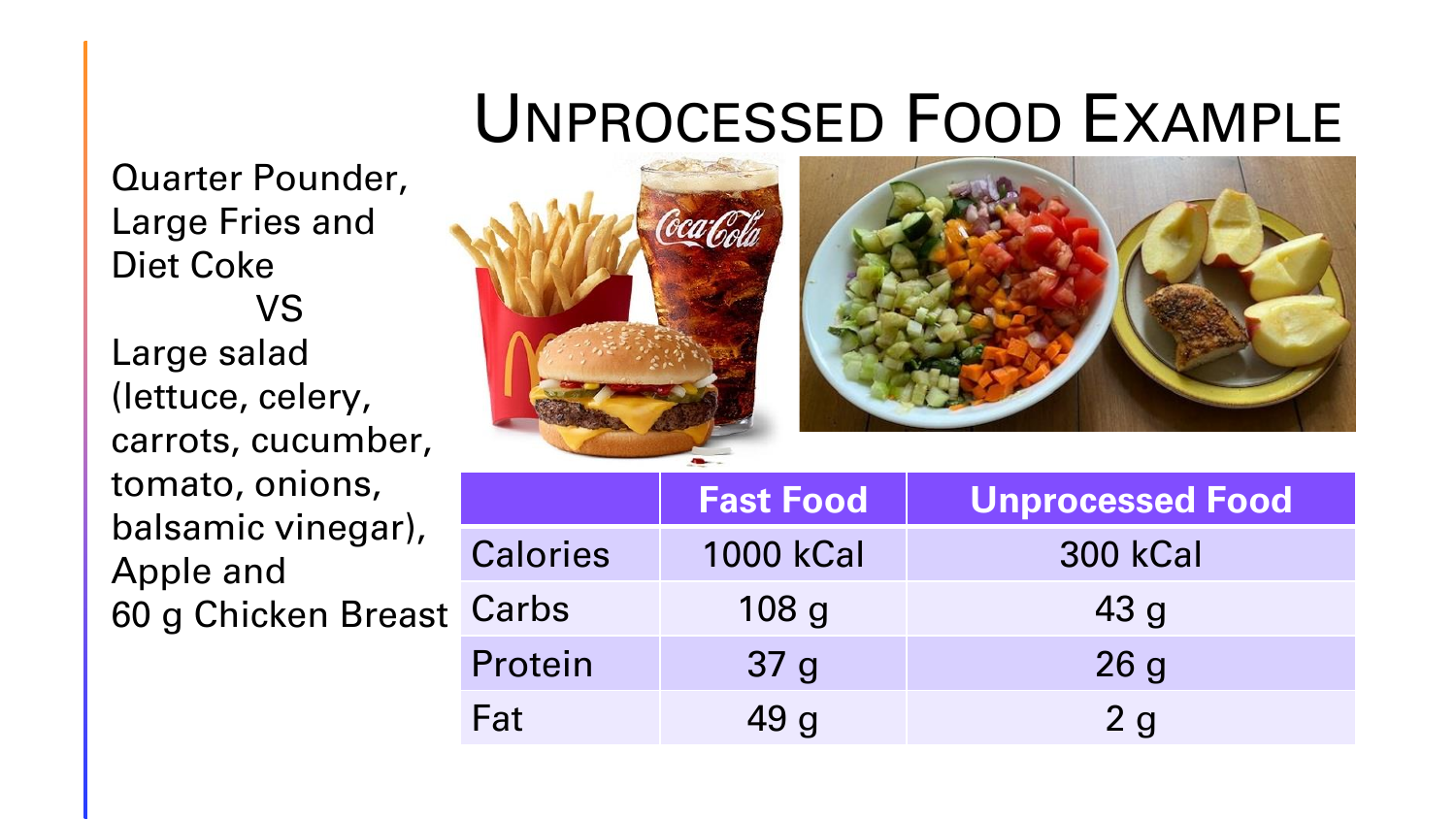## HIGH PROTEIN SOURCES

#### Grams of protein (per 100 kCal of food)

| Protein (g) | <b>Food</b>                  | <b>Protein</b> | <b>Food</b>                  |
|-------------|------------------------------|----------------|------------------------------|
|             | 23 Shrimp                    | 14             | Ham                          |
|             | 20 Egg Whites                | 13             | <b>Sliced Turkey</b>         |
|             | 20 Whey Protein powder       | 13             | Asparagus                    |
|             | 19 Chicken*                  | 10             | Cauliflower                  |
|             | 19 Tilapia*                  | 10             | <b>Broccoli</b>              |
|             | 19 Salmon*                   | 10             | <b>Spinach Tortilla Wrap</b> |
|             | 18 Greek Yogurt (non-fat)    | 10             | <b>Steak</b>                 |
|             | 16 Cottage Cheese (fat free) | 9              | Egg                          |
|             | 16 Cod*                      |                | <b>Brussel Sprouts</b>       |

\*Foods should be grilled or baked, but not fried.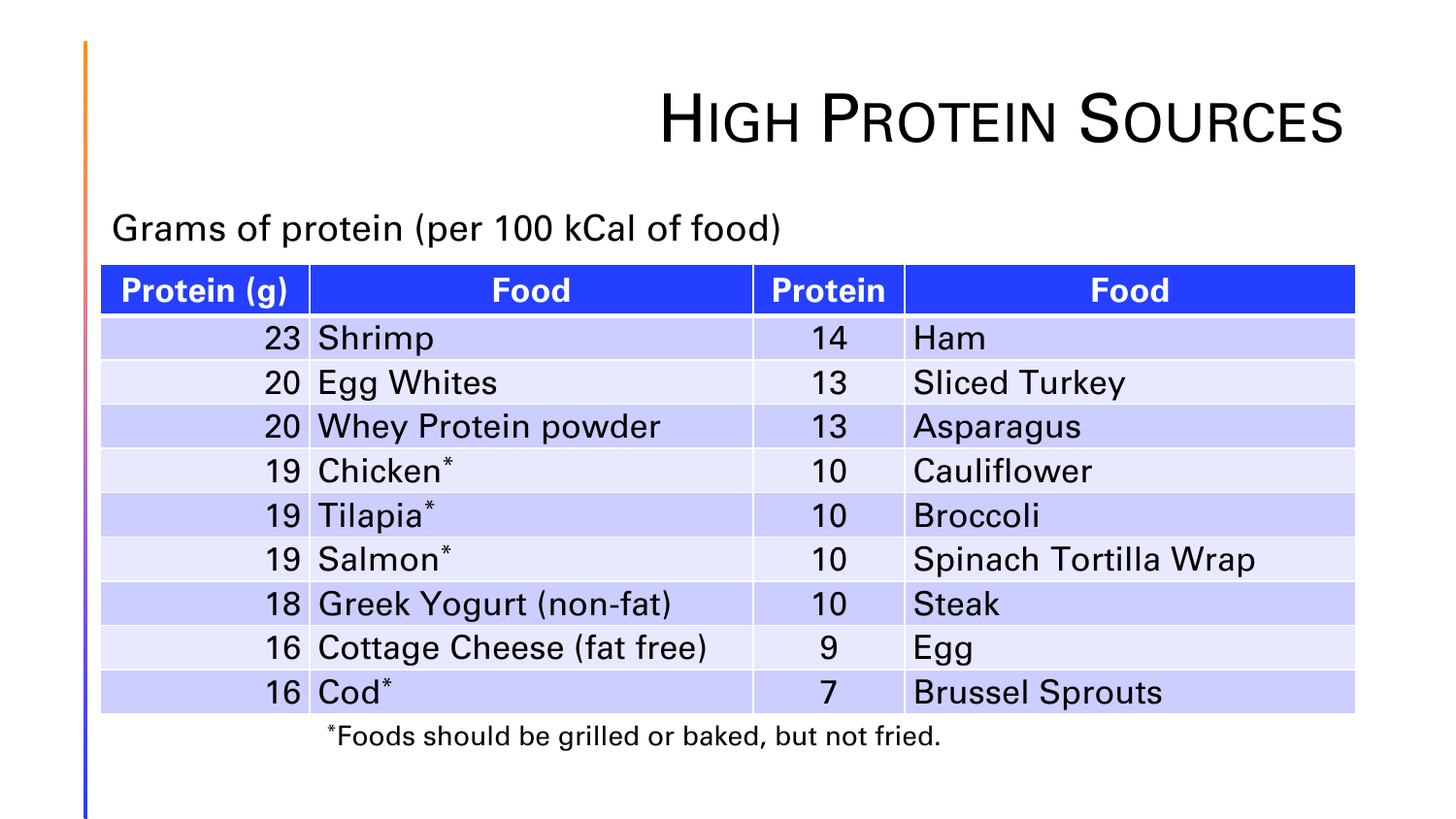### DIET TIPS

- Low calorie density foods provide volume and fulness.
- Salads are excellent for low calorie volume, but beware of the dressing!
- Beware of calorie dense foods: e.g. olive oil and butter.
- Purging empty/liquid calories: alcohol, soda, juices.
- Avoid hyper processed foods, fast food.
- Beware the Halo effect, foods that look healthy but aren't.
- When eating out, study the menu and make a plan.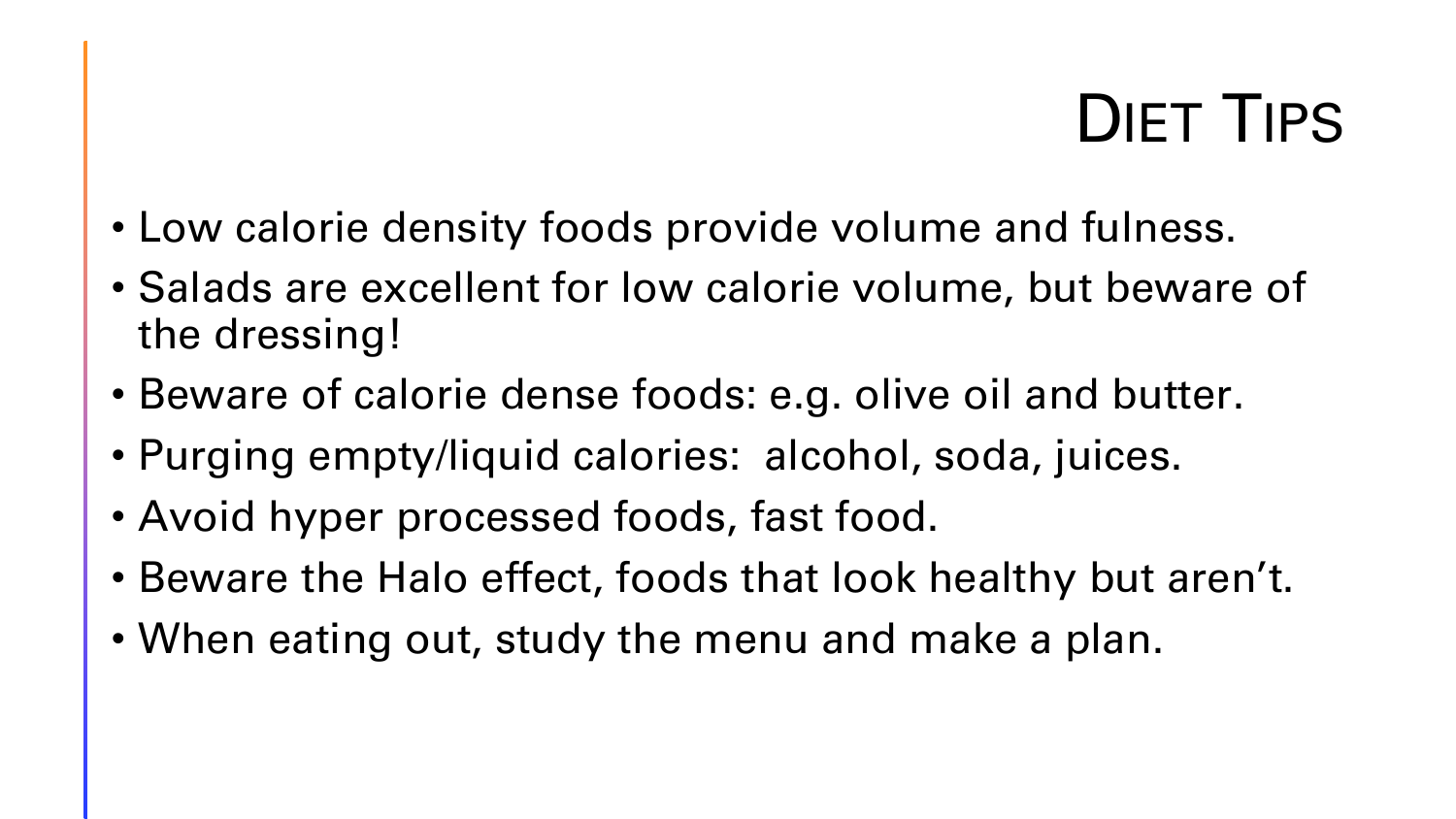### • Feel fuller with protein

- Get volume with vegetables
- Choose solid foods over liquid calories
- Use intermittent fasting
- Avoid snacking between meals
- Get quality sleep
- Simplify the diet
- Choose a bland diet
- Drink more water

# HUNGER STRATEGIES

- Focus on simple unprocessed healthy sources
- Increase variety of fruits and vegetables
- Hide unhealthy foods
- Avoid comfort eating
- Interrupt the trigger between craving and action
- Stop eating before feeling uncomfortably full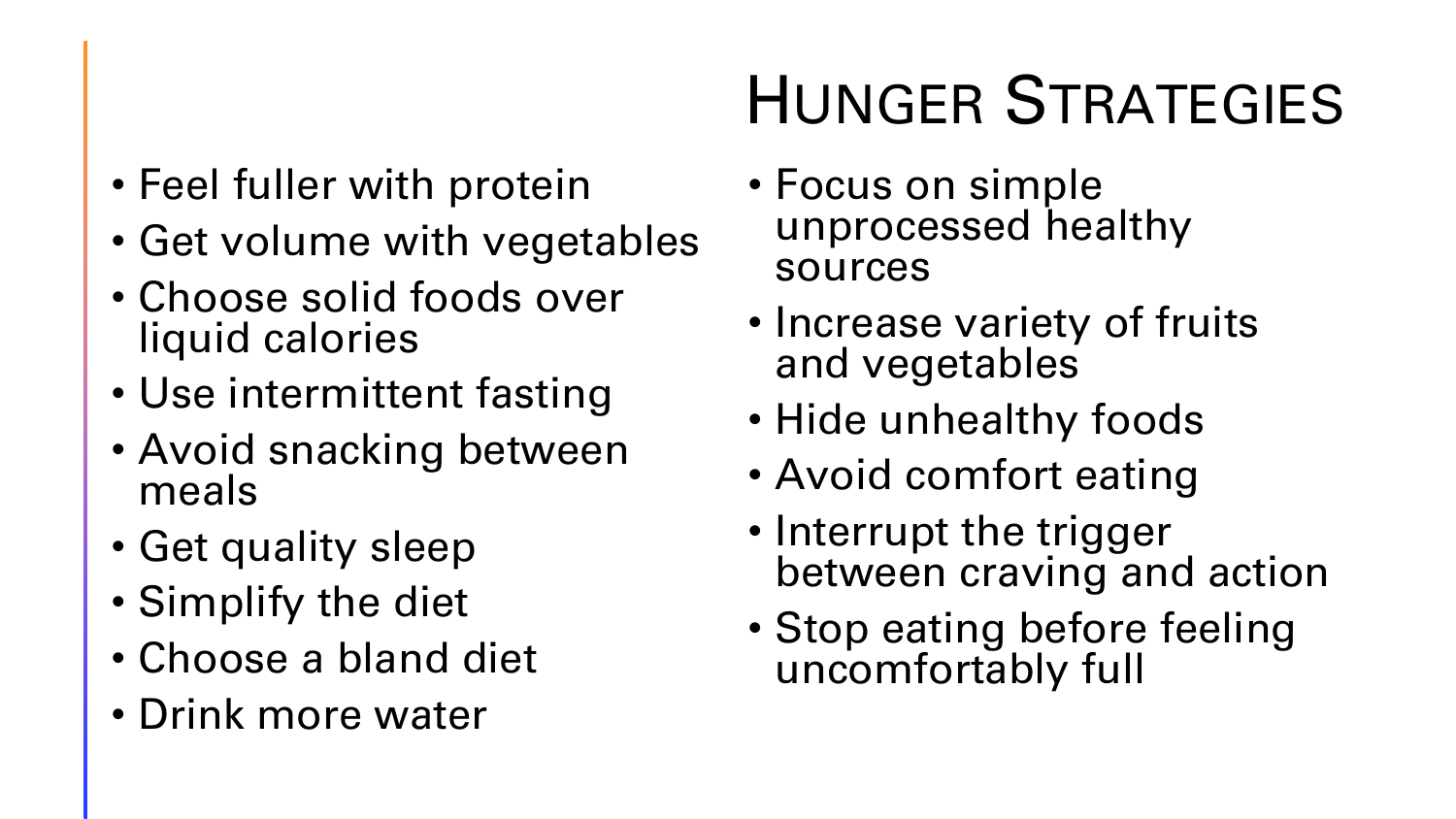### UNEXPECTED LEARNING

- Progress is not linear: water weight fluctuations
- Hunger sometimes gets worse and then gets better.
- The silver lining of the shutdown on meal preparation
- Learning to live with less oil, butter, sugar, cream, and soda. Drinking water makes a difference.
- Enjoying more types of fresh fruits and vegetables, and new ways to prepare them.
- Feeling lighter and colder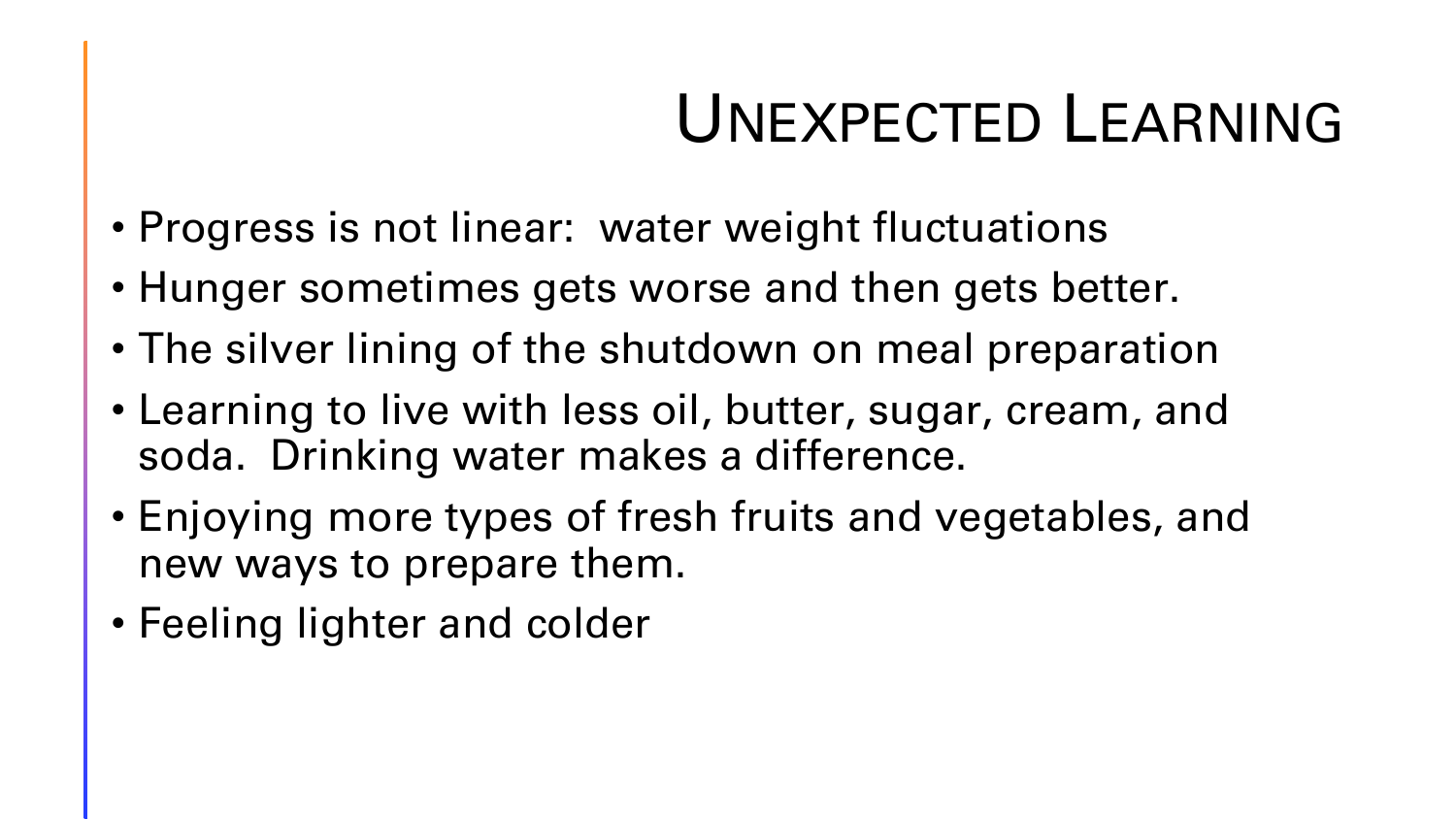# ENDURING MOTIVATION

- Strength of Motivation needs to match the Challenge
	- 1. Momentary Inspiration
	- 2. Stable Purpose
	- 3. Discipline or Will Power
	- 4. Well-formed Habit
	- 5. Passion or Identity
- Motivation needs to withstand natural fluctuations in body weight and setbacks.
- No all-or-nothing thinking.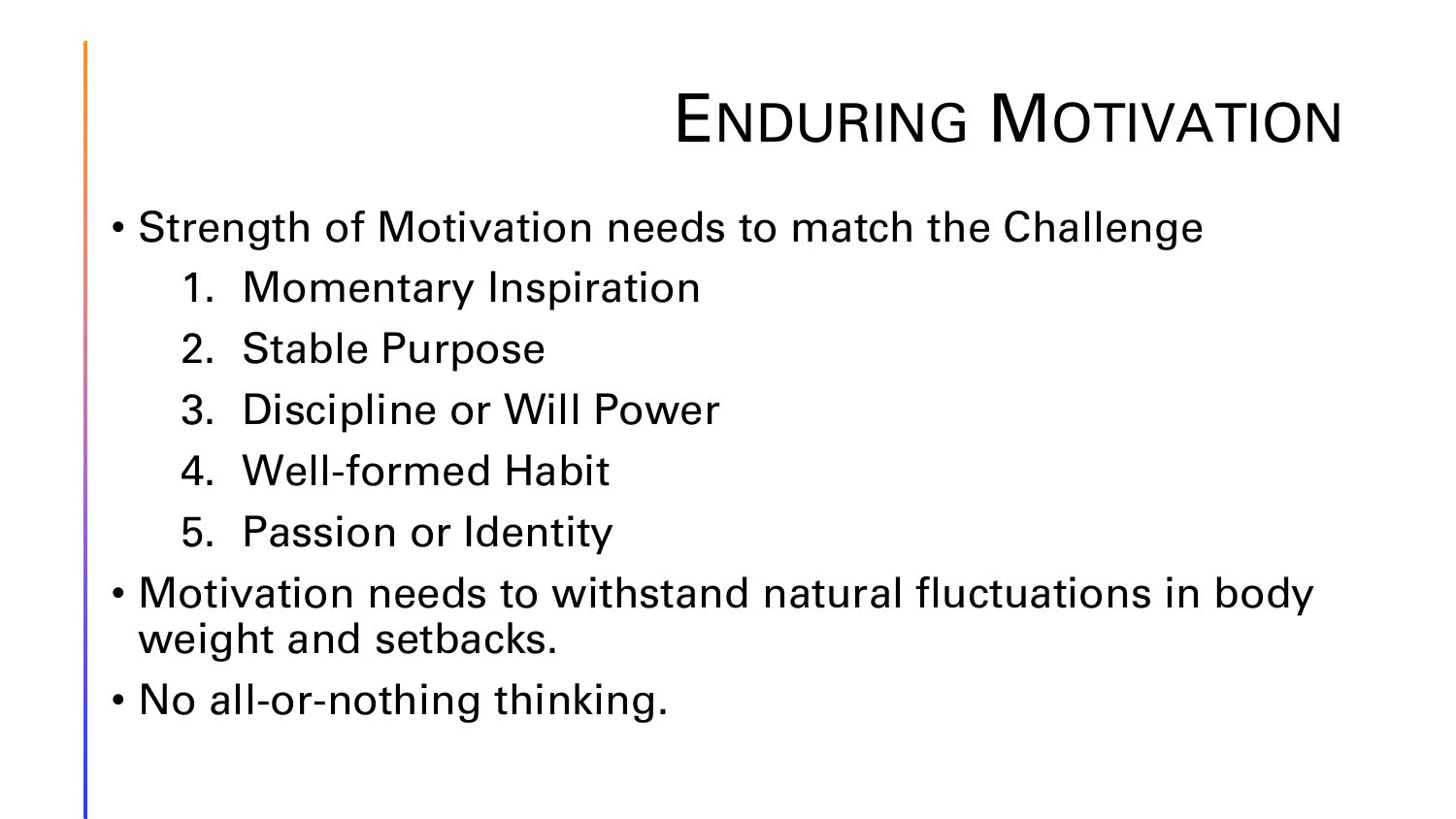- Meditations of Marcus Aurelius
- A Guide to the Good Life: The Ancient Art of Stoic Joy by William B. Irvine

 $\mathbf{A}$ 

- The Practicing Stoic by Ward Farnsworth
- The Hungry Brain by Dr. Stephan Guyenet



Stephan J.Guyenet, Ph.D. Read by Aaron Abano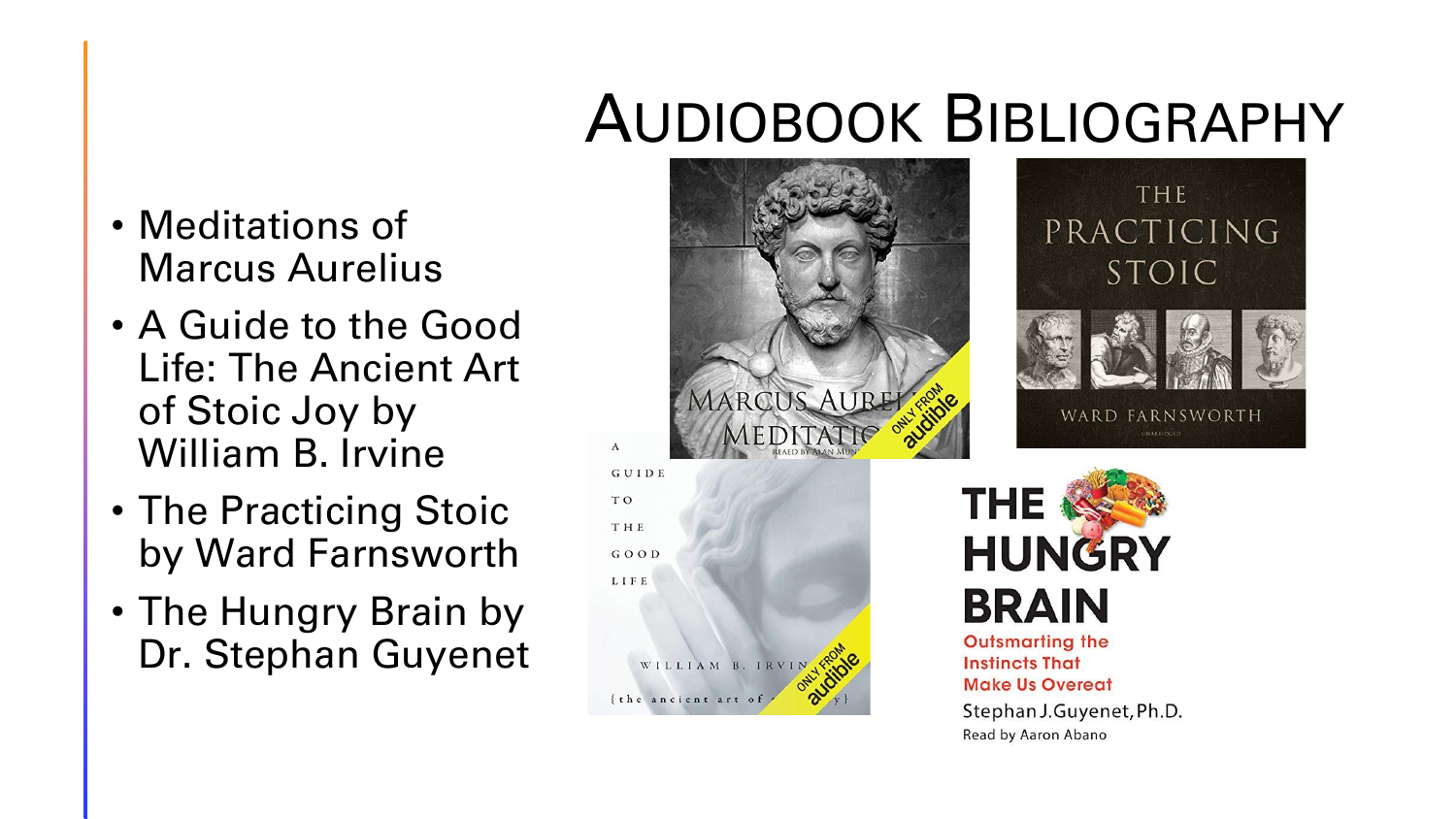- Pursuit of Perfect: How to Stop Chasing and Start Living a Richer, Happier Life by Tal Ben-Shahar
- The Obstacle Is the Way by Ryan **Holiday**
- The Upside of Stress by Kelly McGonigal

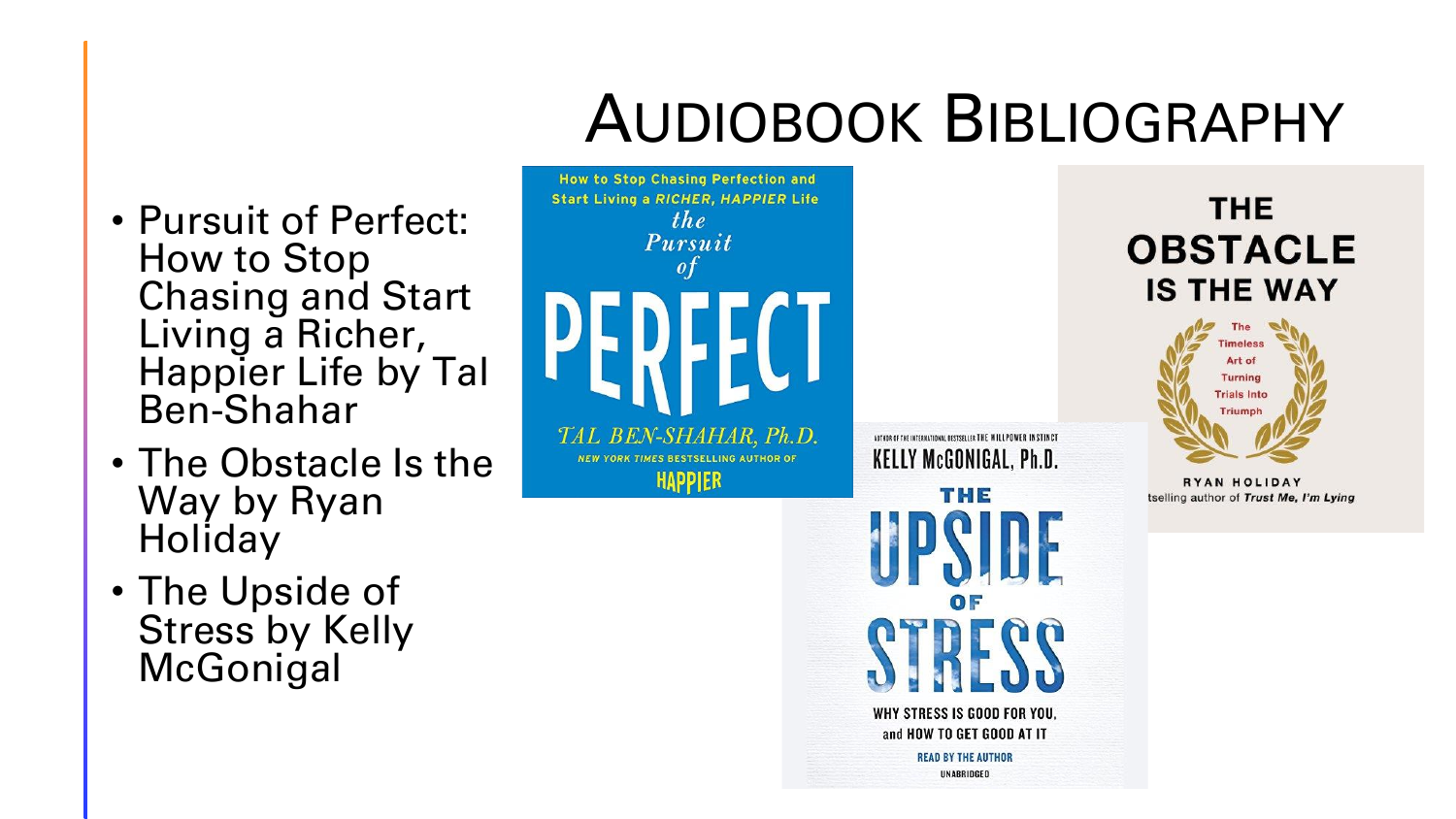- Psycho-Cybernetics by Maxwell Maltz
- The Alter Ego Effect by Todd Herman
- Essentialism by Greg McKeown
- Seven Habits of Highly Effective People by Stephen R. Covey

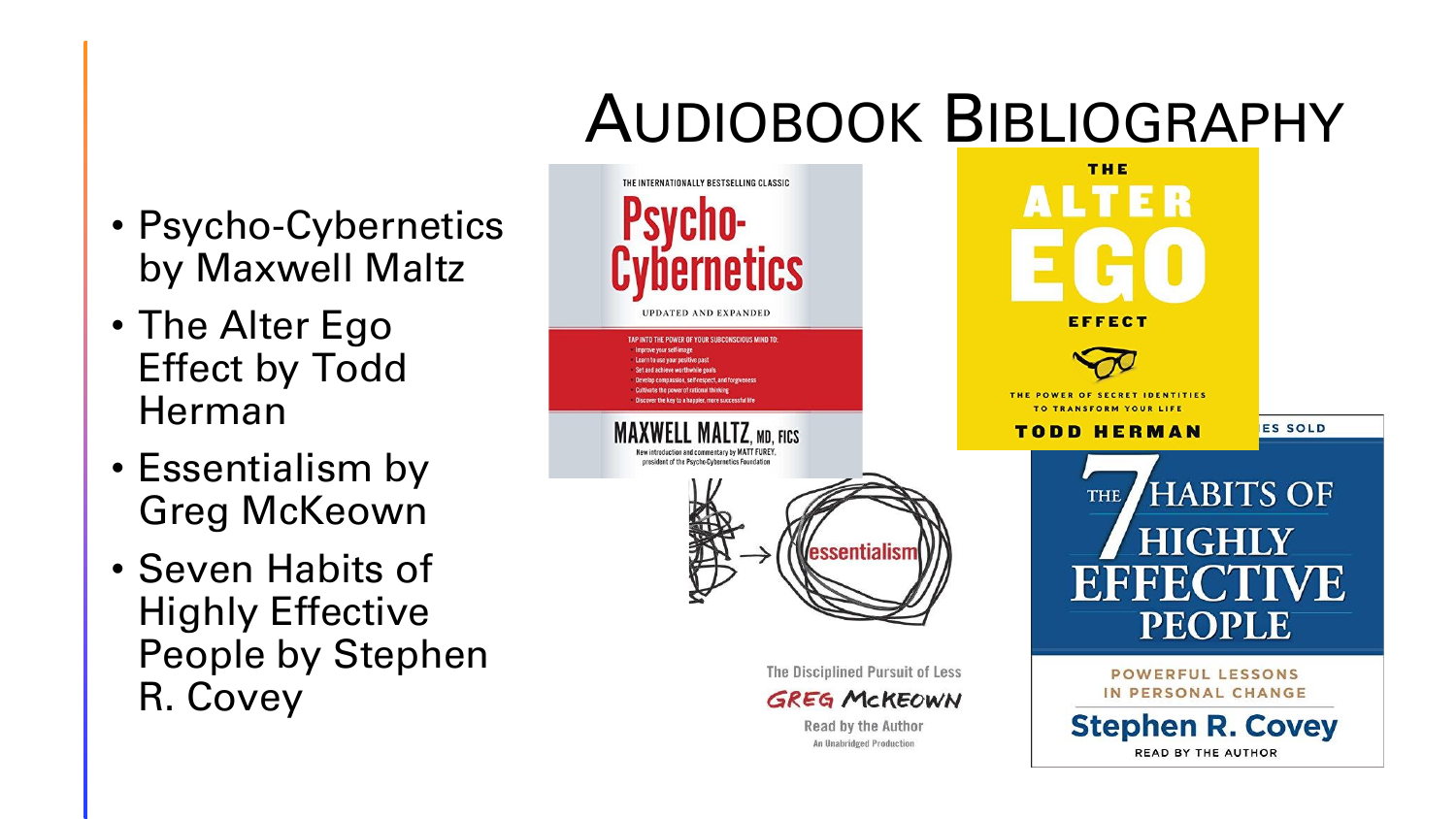- The Art of Living: Peace and Freedom in the Here and Now by Thich Nhat Hanh
- Man's Search for Meaning by Viktor E. Frankl
- 1984 by George **Orwell**
- Treasure in Clay by Fulton J. Sheen

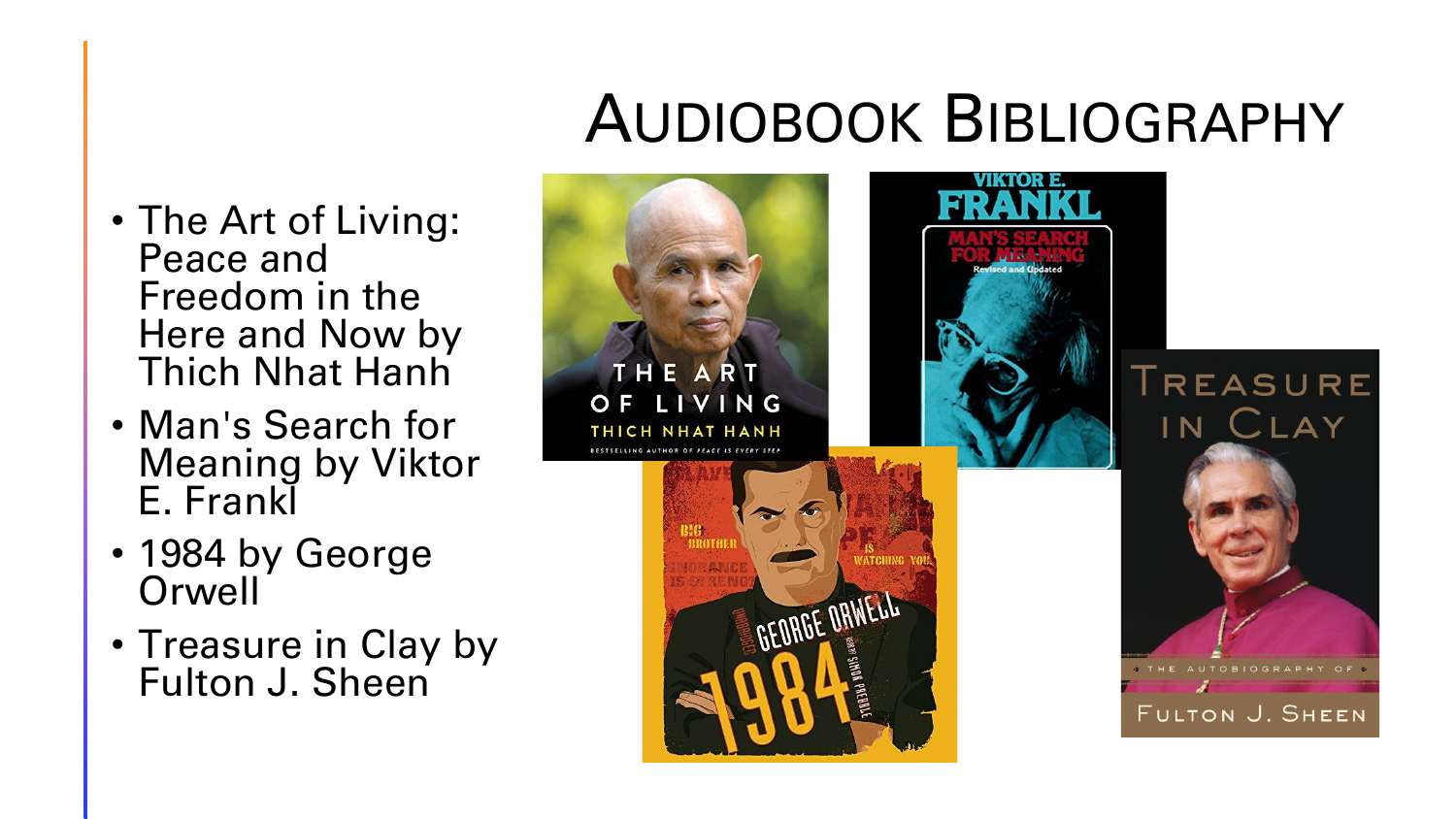# ONE CHANGE THAT CHANGES EVERYTHING

- One thing leads to another
	- Removing alcohol
	- Weight loss
	- Better diet
	- Increased exercise for fitness
	- Going to bed earlier; less TV and Internet
	- Getting up earlier; more time for prayer and contemplation
	- More walking
	- More reading
	- Better focus, better health, better sleep, more energy
	- Increased happiness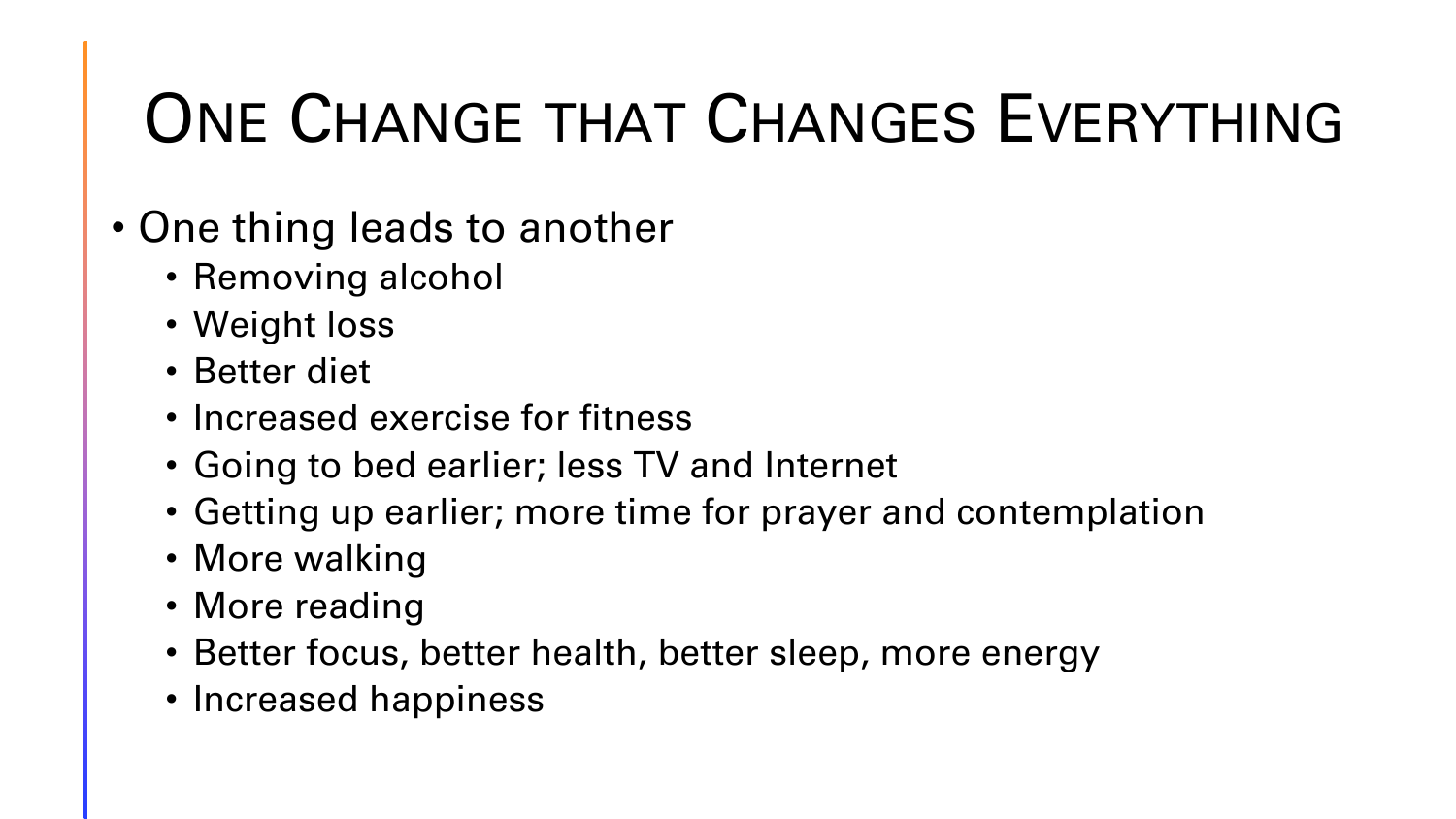# ONE CHANGE THAT CHANGES EVERYTHING

- Love with all your Body, Mind, Soul, Strength: A package deal
	- Healthy body
	- Stimulated mind
	- Dedicated soul
	- Committed strength
- Finding joy in a disciplined life
	- The stoic approach to life; put first things first
- Finding time for the most important goals by diverting energy from waste-of-time activities.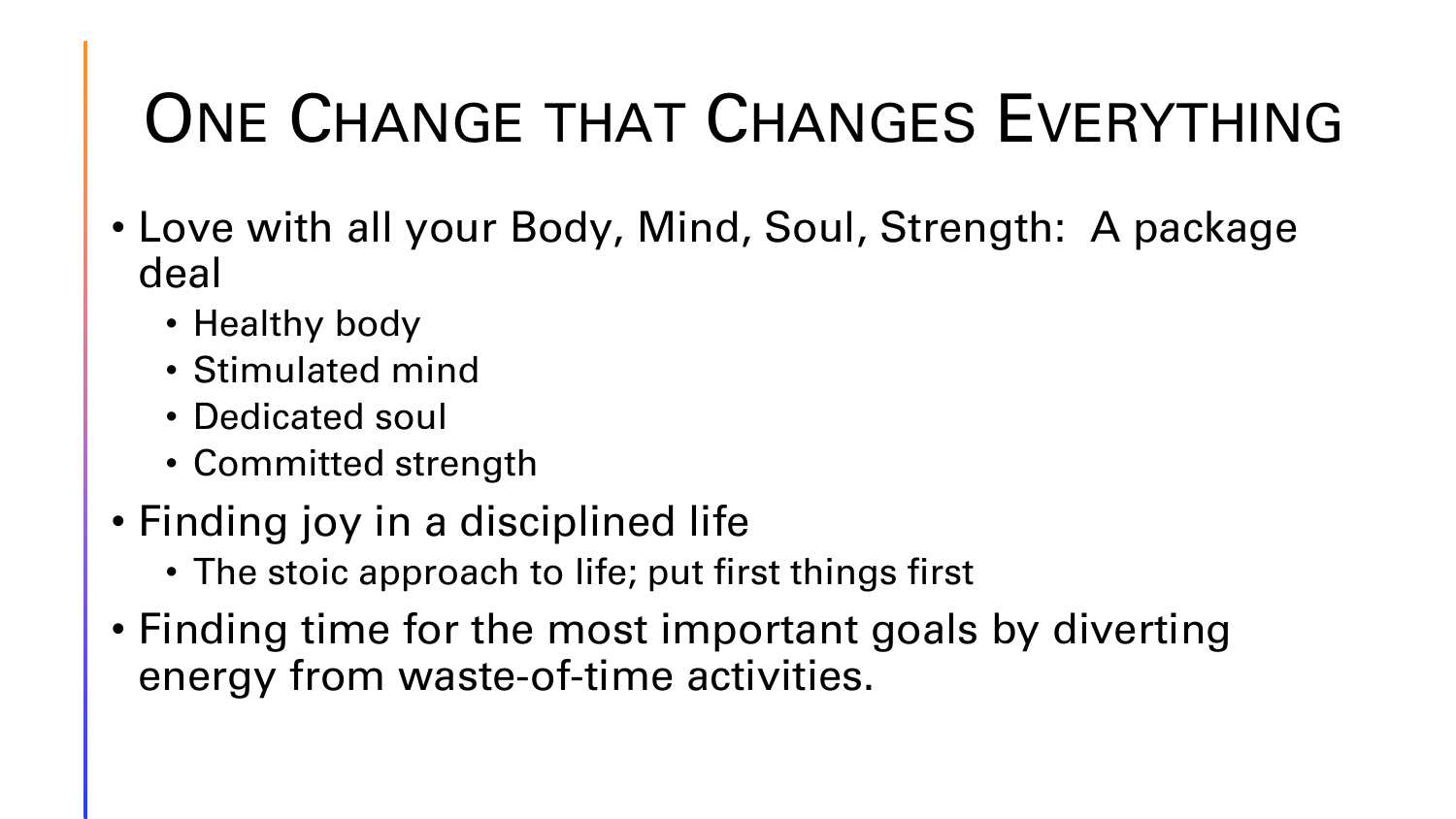### LESSONS LEARNED ON THE WAY

- The fast and slow brain
	- We automate a lot of habits that operate in the unconscious.
	- We can use our conscious brain to direct our unconscious.
	- "What I do, I do not understand. For I do not do what I want, but I do what I hate" (Rom 7:15).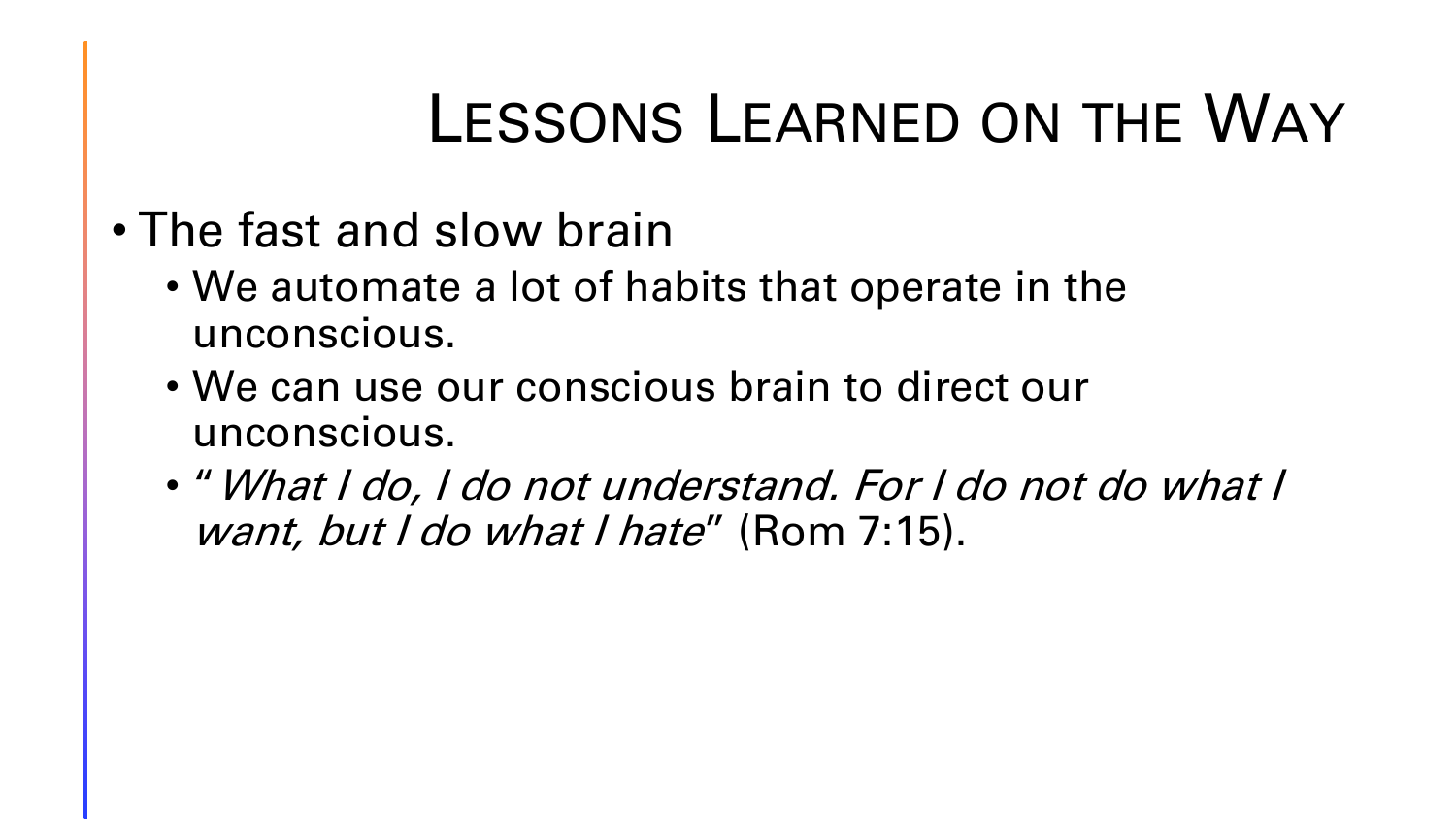### LESSONS LEARNED ON THE WAY

- We have a greater capacity to change than we would believe.
	- We can lift more than we expect.
	- We can embrace more sacrifice more than we assume.
	- We can be more than we imagine.
- Choose to make peace with the status quo or choose to change the status quo.
	- Get sick and tired of being sick and tired.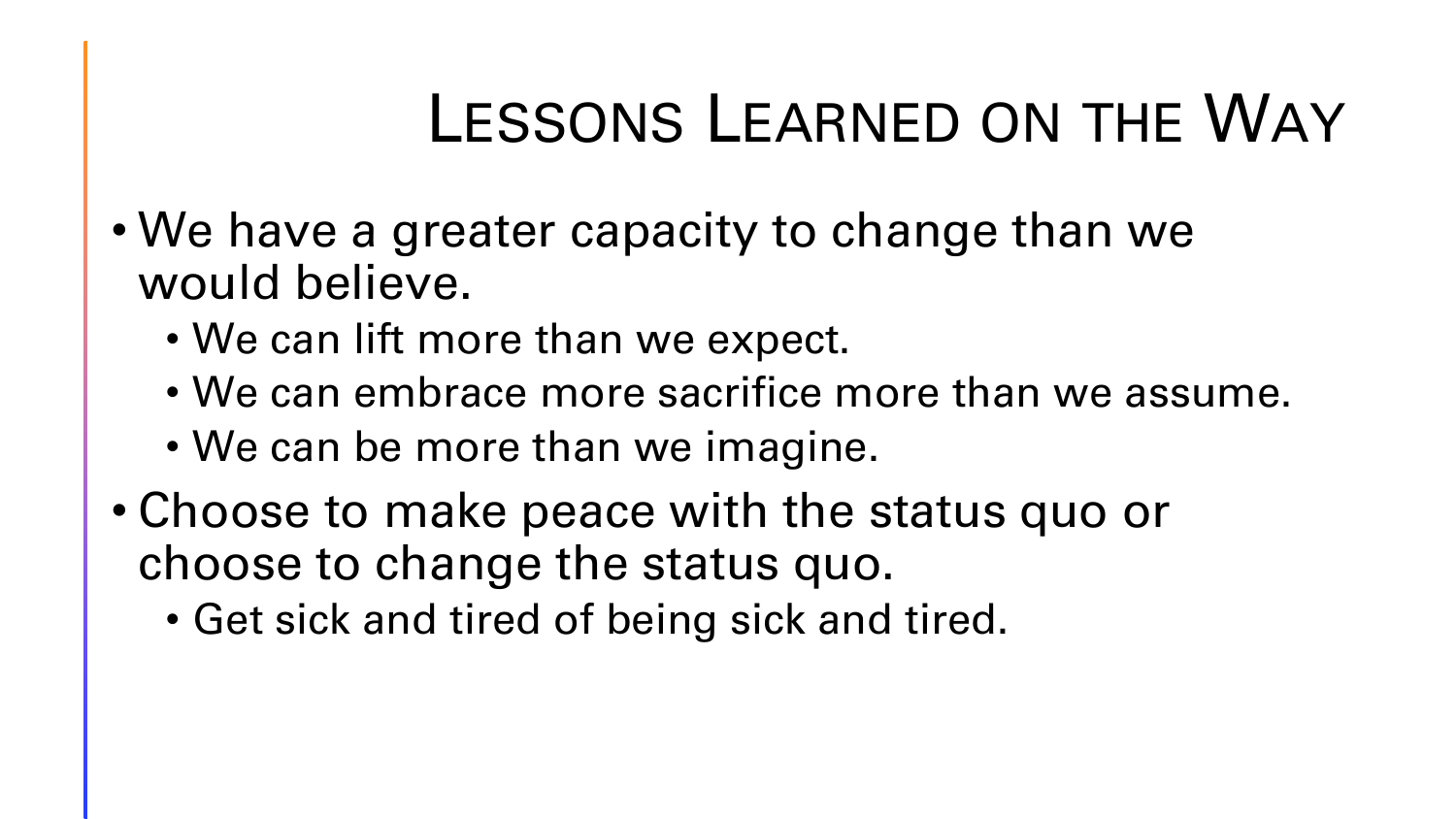### LESSONS LEARNED ON THE WAY

- The Saints are real examples of living heroic virtue. They remind us that holiness challenging but possible.
	- Nothing is impossible for God.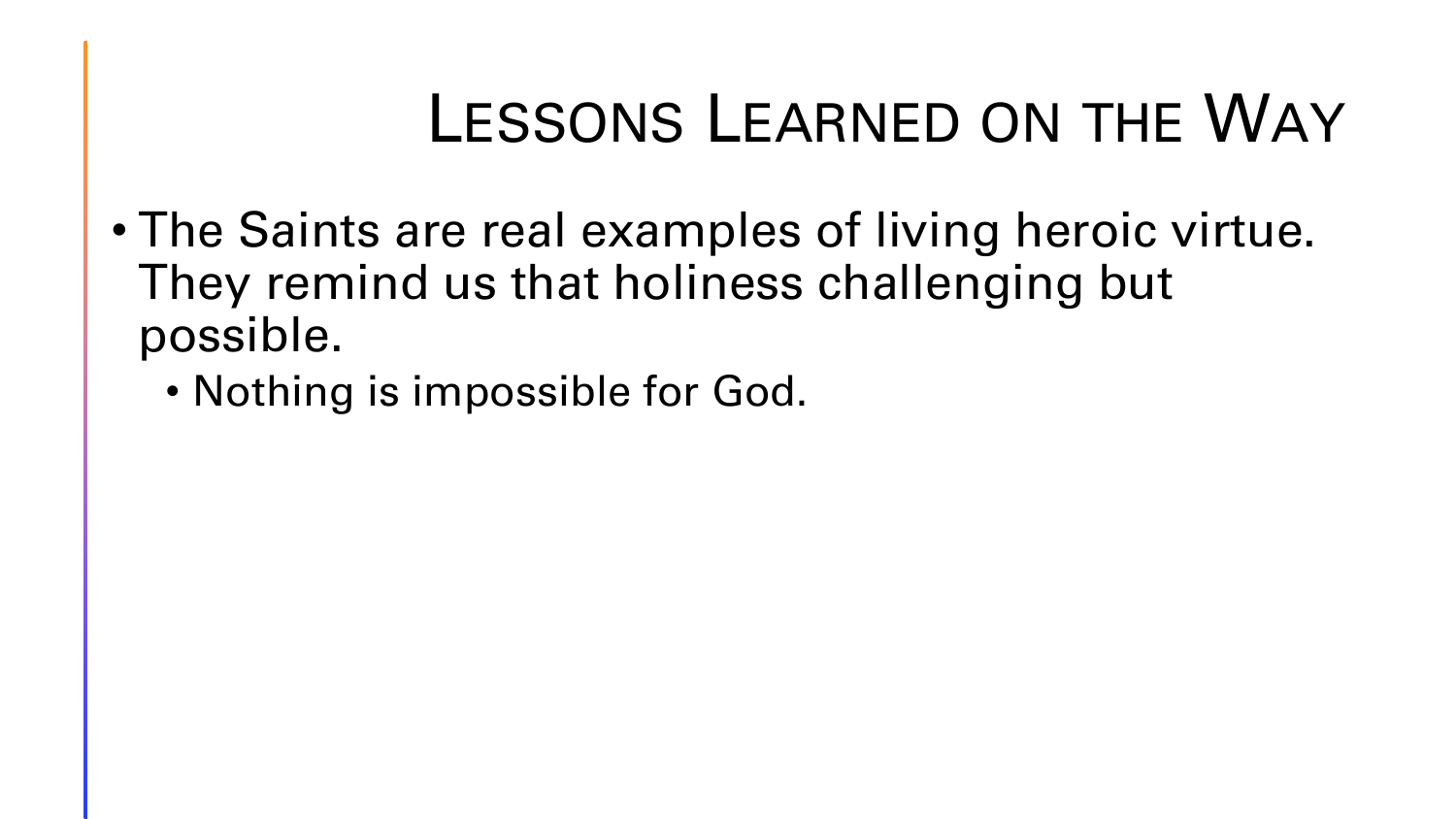### STARTING POINT, MAKING PROGRESS, AND REACHING THE GOAL



|              | <b>2020 January March</b> |          | <b>October</b> |
|--------------|---------------------------|----------|----------------|
| Weight       | 233 lbs.                  | 210 lbs. | 170 lbs.       |
| <b>Waist</b> | 44 in.                    | 40 in.   | 34 in.         |
| <b>Hips</b>  | 45 in.                    | 42 in.   | 37 in.         |
| Body Fat %   | 34%                       | 26%      | 12%            |